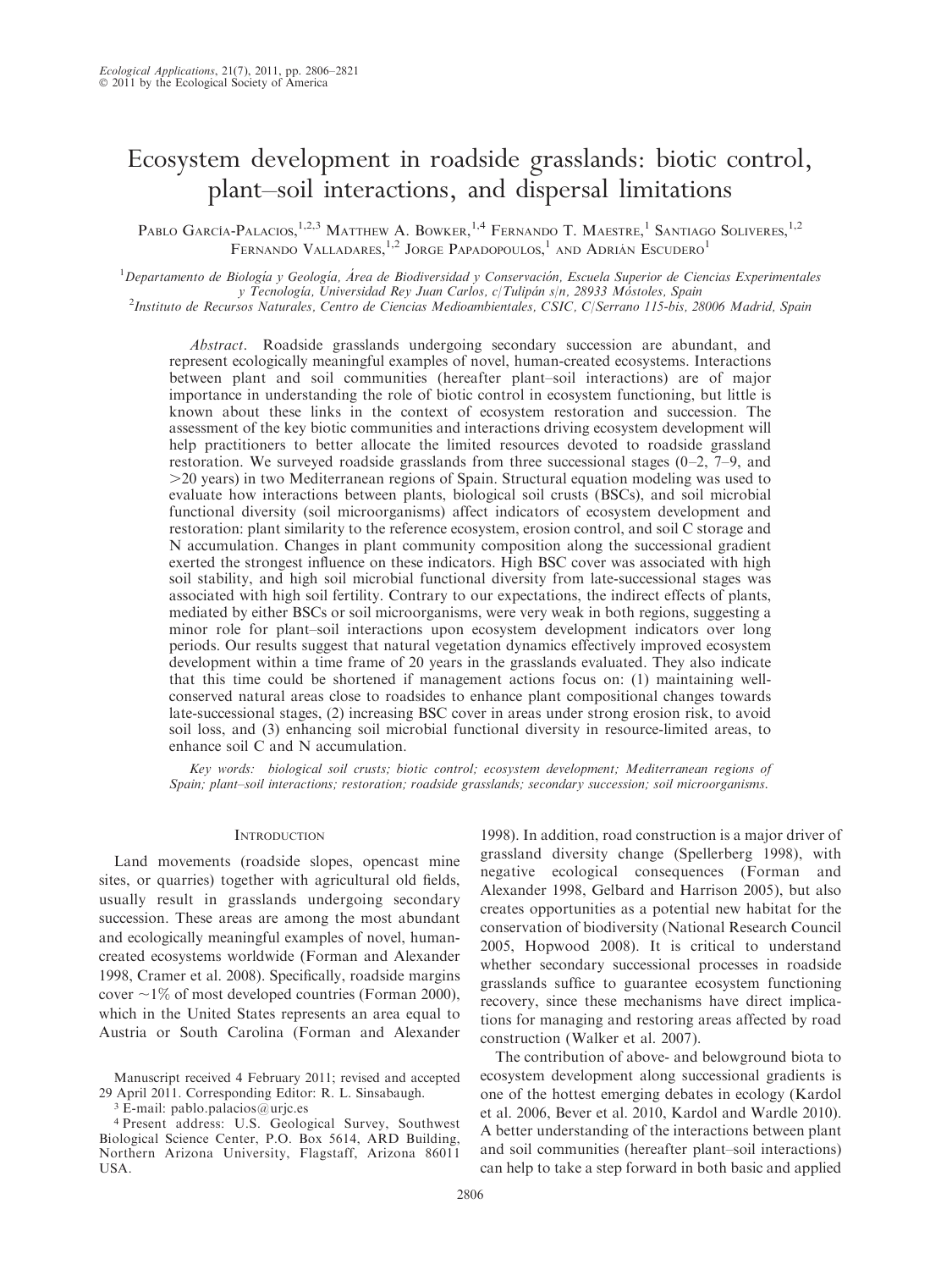ecological knowledge regarding secondary succession and restoration of human-created grasslands (Walker et al. 2007, Van der Putten et al. 2009). The assessment of the key biotic communities and interactions driving ecosystem development will help practitioners to better allocate the limited resources devoted to restoration (Kardol and Wardle 2010). However, restoration ecology studies that have explicitly considered these interactions are currently scarce (Eviner and Hawkes 2008).

Important research efforts are being devoted to incorporate the effects of plant communities, soil biota, and their interactions when evaluating the rate and outcome of plant species replacement along secondary successional gradients (Van der Putten 2003, Kardol et al. 2006, 2007). These interactions are of major importance in understanding the role of biotic control in ecosystem functioning (Van der Putten et al. 2009), including nutrient cycling or soil stabilization (Smith et al. 2003, Chaudhary et al. 2009). However, plant–soil interaction studies have rarely examined the relative influence of each biotic community, and their interactions, on processes other than plant species replacement (Ehrenfeld et al. 2005, Casper and Castelli 2007). On the other hand, the potential importance of plant–soil interactions to long-term plant succession has received strong support from microcosm experiments (Kardol et al. 2006, 2007). However, there is limited support for their importance under field conditions (Kulmatiski et al. 2008, Bever et al. 2010), where multiple plant species interact with each other to affect soil biota. Among the soil biota components, biological soil crusts (BSCs), which are constituted by a complex community of organisms (mosses, lichens, liverworts, cyanobacteria, fungi, bacteria), have traditionally been excluded from plant–soil interaction studies (Belnap et al. 2003). BSCs occur particularly in drylands, but also to some degree in most ecosystems (Bowker et al. 2010), and have strong influence on ecosystem services such as C and N fixing (Belnap and Lange 2003) or erosion control (Chaudhary et al. 2009). However, these organisms have seldom been addressed in the applied literature, representing an under-exploited opportunity for restorationists (Sedia and Ehrenfeld 2005, Bowker et al. 2008).

We studied the relative roles and importance of different biotic communities (vascular plants, BSCs, and soil microbial communities), and their interactions, as drivers of ecosystem development in roadside grasslands undergoing secondary succession. We also assessed the role of propagule dispersion from nearby areas on this process. The following indicators of ecosystem development, which are also key targets for roadside grassland restoration, were used: plant similarity to the reference ecosystem, and ecosystem services such as erosion control and soil C storage and N accumulation (Rentch et al. 2005). The reference ecosystem was selected as the dominant ecosystem surrounding the roadside grasslands with a late-successional plant community, low erosion rates, and high soil fertility. The main purpose of this study was to identify the hurdles for ecosystem development and restoration in such environments (Pywell et al. 2002). Specifically, we addressed the following questions: (1) what is the relative importance of age, dispersal limitations, and biotic communities (plants, BSCs, and soil microorganisms) in determining ecosystem development? and (2) which portion of the effects of plant succession on ecosystem development is indirectly mediated by BSCs and soil microorganisms?

To answer these questions, we gathered data from a chronosequence of roadside grasslands (0–2, 7–9, and  $>20$  years since road construction works) in two Mediterranean regions of Spain, and analyzed them using structural equation modeling (Grace 2006). Following current ecological knowledge, we hypothesized a hierarchy of above–belowground causal relationships between the three biotic communities in a path diagram (Fig. 1): Plants and BSCs directly affect soil microorganisms, while the former also affect BSCs. Although soil communities can establish independently of plants (Bardgett et al. 2007), they mainly develop with the plant community. This seems to be the case in the nutrient-poor and nonstructured soils of roadside grasslands (Bochet et al. 2007), where plant functional traits associated with plant composition changes may substantially contribute to the buildup phase of soil development (Garnier et al. 2004). The three biotic communities affected indicators of ecosystem development, directly or indirectly, through age and dispersal limitations. Structural equation models test the probability that this hypothesized model is a reasonable explanation of the data; but they do not rule out that other equally good or better models exist, such as feedbacks between plants and soil microorganisms (Kardol et al. 2006), or particular BSC effects upon plant establishment (Escudero et al. 2007). The test of this conceptual model will assess whether it is appropriate to describe secondary successional dynamics and to provide new ecosystem targets to be used in the restoration of human-created ecosystems such as roadside grasslands.

#### **METHODS**

## Study area and experimental design

Two climatically contrasting regions were selected for this study (Fig. 2). The first was selected in Madrid, in the center of the Iberian Peninsula. This area has a continental semiarid climate, with cold winters and a severe summer drought; mean temperature and annual precipitation are  $15^{\circ}$ C and  $450$  mm, respectively (Getafe Air Base climatic station,  $40^{\circ}18'$  N,  $3^{\circ}44'$  W, 710 m above sea level, 1971–2000). The second region was located in Málaga (southern Spain). It has a maritime Mediterranean subhumid climate, with warmer winters than Madrid. Mean temperature and annual precipitation in this area are  $18^{\circ}$ C and  $1017$  mm, respectively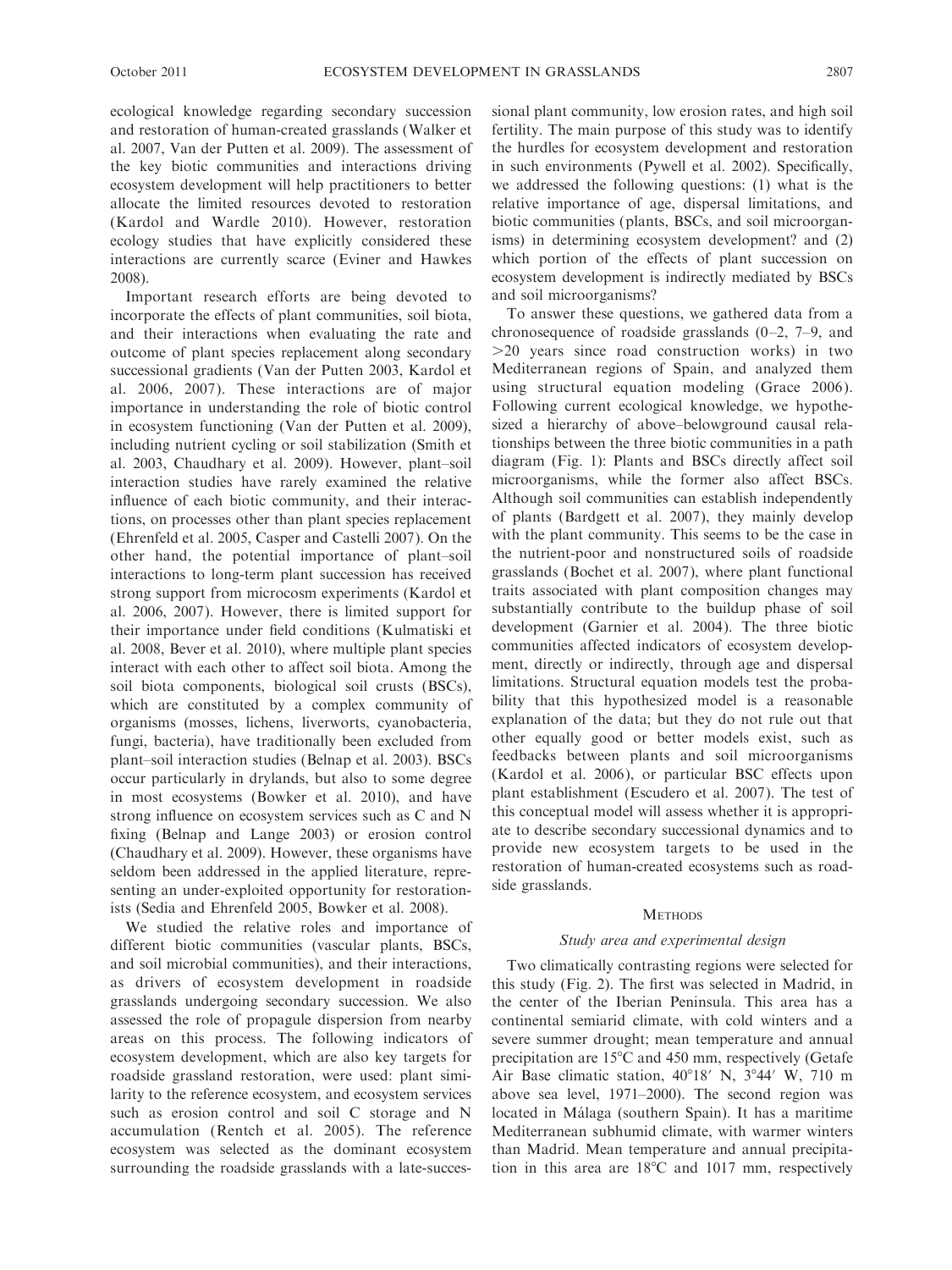

FIG. 1. Generalized a priori conceptual model depicting pathways by which age and dispersal limitations may influence plants, biological soil crusts (BSCs), soil microorganisms, and their interactions, and three indicators of ecosystem development. Boxes enclosed by broken lines depict conceptual variables that may be represented by real data measurements (solid boxes). Singleheaded arrows signify a hypothesized causal influence of one variable upon another. PCO is principal coordinate analysis; NMDS is nonmetric multidimensional scaling.

(Casares climatic station,  $36^{\circ}26'$  N,  $5^{\circ}16'$  W, 380 m above sea level, 1990–2006).

Roadside grasslands differing in road construction age were selected to represent different successional stages: 0–2 years (early stage), 7–9 years (midstage) and  $>$ 20 years (late stage). The purpose of this classification was to identify different temporal stages within our chronosequence (Kardol et al. 2006). However, we acknowledge that more time would be needed to talk about real late-successional stages in Mediterranean ecosystems. Information on construction ages was supplied by the road-building management company (Cintra Limited, Madrid, Spain) or obtained by using aerial photographs (*available online*).<sup>5</sup> The establishment and management of these roadside grasslands were similar between the three stages and in both regions. In Spain, general prescriptions are commonly applied irrespective of the local constraints for roadside grassland restoration (Matesanz et al. 2006). Since all the roadside slopes selected were embankments, neither topsoil nor organic matter was added in any of the study sites (information supplied by the road-building management company). Unfortunately, we ignore if the selected roadside grasslands were seeded or not. However, commercial seed mixtures in roadside restoration are composed of exogenous species, mainly herbs (grasses and legumes), which are not adapted to the harsh environmental conditions of Mediterranean roadside grasslands (e.g., nutrient-limited soils and summer drought [Matesanz et al. 2006]). These seedings have poor establishment rates and are quickly replaced by native species (Matesanz et al. 2006, Bochet et al. 2007). Hence, we do not expect potential previous seedings to affect in important ways successional dynamics in the grasslands evaluated. Furthermore, to deal with spatial heterogeneity of non-age-related variation among sites (Walker et al. 2010), four different roadside slopes were initially selected within each age (Fig. 2). To homogenize the selection of grasslands and to minimize main sources of plant community structure and composition variation among roadside slopes, we selected in all cases embankments with short-time stockpiled surface calcareous soil, and similar size  $(>=15 \text{ m} \cdot \text{long from top to})$ bottom of the slope and 30 m wide), aspect, and angle (Appendix A). After a visual inspection, only three latesuccessional roadside slopes were surveyed in Málaga due to the low availability of homogeneous grasslands of this age. The total number of roadside grasslands surveyed were 12 in Madrid (four grasslands per successional stage) and 11 in Málaga (four grasslands per successional stage, except for the late-successional grasslands). The design of our natural experiment was

 $5 \langle$ www.madrid.org/cartografia/planea/ $\rangle$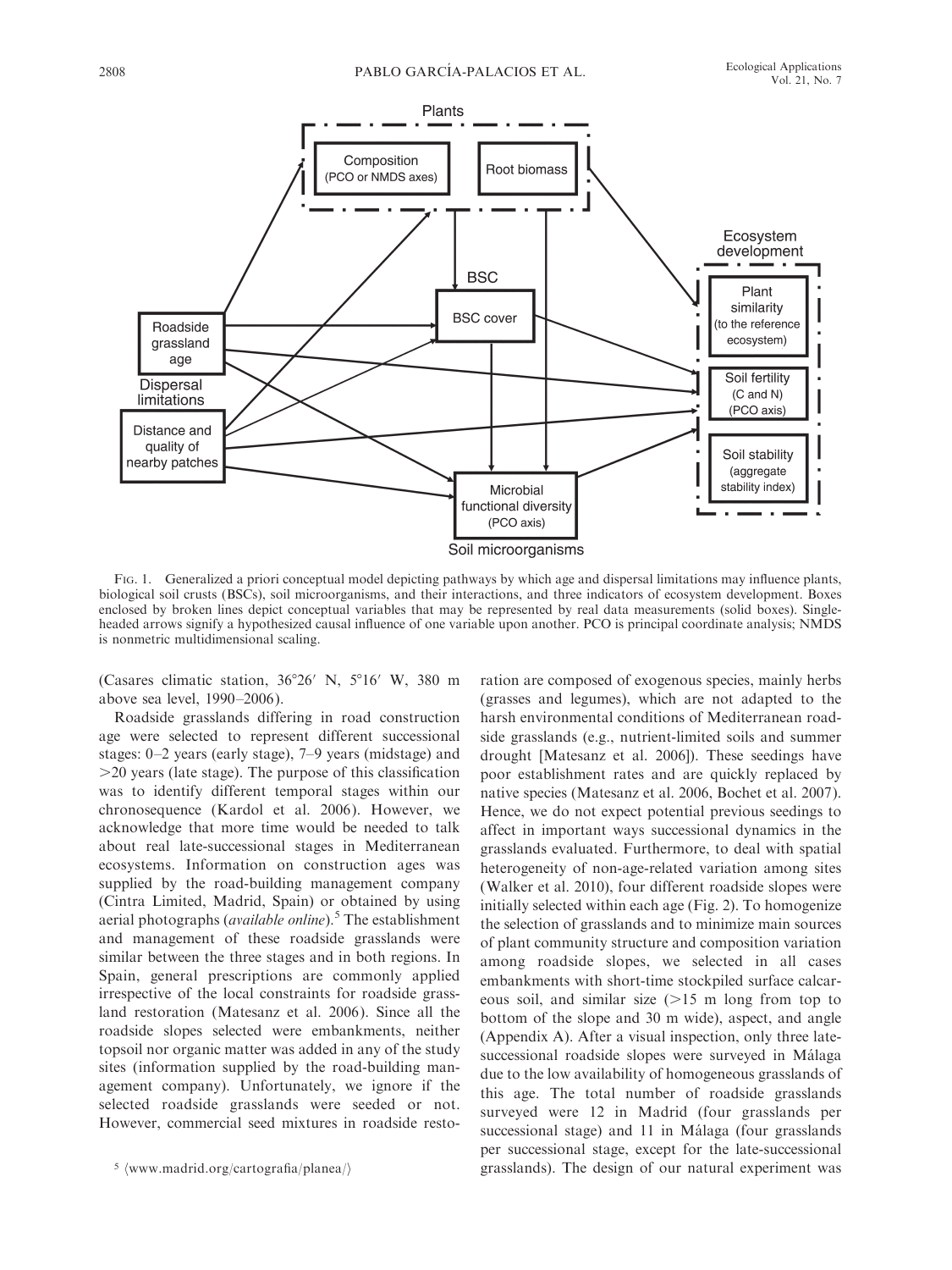

FIG. 2. Location of the study regions: Madrid and Málaga, in the center and south coast of Spain, respectively. E1–E4, M1– M4, L1–L4 represent the four roadside slope grasslands belonging to the early-, mid-, and late-successional stages, respectively. R represents the reference ecosystem in each region. Site L4 is missing for the Málaga region, because after a visual inspection, only three late-successional roadside slopes were surveyed due to the low availability of homogeneous grasslands of this age (see Methods: Study area and experimental design).

the same in both regions, and included two factors: age (three levels) as a fixed factor, and roadside slope (four levels) as a random factor nested within age. Ten  $1 \times 1$  m quadrats were surveyed in each grassland, giving a total of 120 plots (three ages  $\times$  four roadside slopes  $\times$ 10 quadrats or replicates) per region (110 plots in Málaga).

Soils and vegetation were surveyed for each slope using the 10 randomly selected  $1 \times 1$  m quadrats. In addition, 5 randomly placed  $1 \times 1$  m quadrats were surveyed in a nearby ecosystem in each region, which we used as the reference ecosystem. The selection of a reference ecosystem is obligated to guide restoration toward target communities (SER 2004). However, in regions such as the Mediterranean Basin, where the ecosystems have been intensively transformed by humans for centuries (Naveh and Dan 1973), the selection of a nearby natural ecosystem as a reference site is not an easy task (Hobbs et al. 2006). Recovering ecosystem services by promoting ecosystem development could be an appropriate restoration objective (Hobbs et al. 2006). Therefore, the reference condition was chosen in each region according to both plant community (dominated by late-successional species) and ecosystem services such

as erosion control and soil C storage and N accumulation. The vegetation of the reference ecosystem consisted of a savanna-like system with scattered Retama sphaerocarpa L. among a grassy understory, and a shrubland dominated by Chamaerops humilis L. and Ulex parviflorus L. in Madrid and Málaga, respectively (Appendix B).

## Assessing dispersal limitations

The arrival of propagules from external species pools is one of the most important ecological constraints for plant and soil community assembly (Zobel et al. 2000, Kardol et al. 2009), and for the restoration of degraded ecosystems (Novák and Prach 2003). Although potential past perturbations in the roadside slopes selected were avoided using information provided by the road construction company, variation in landscape context, and thus in propagule dispersion (an important limitation of most chronosequence studies [Walker et al. 2010]) was unknown. This variation may determine the species of the regional pool that can potentially colonize each grassland studied. Therefore, we assessed the dispersal limitations with a semiqualitative landscape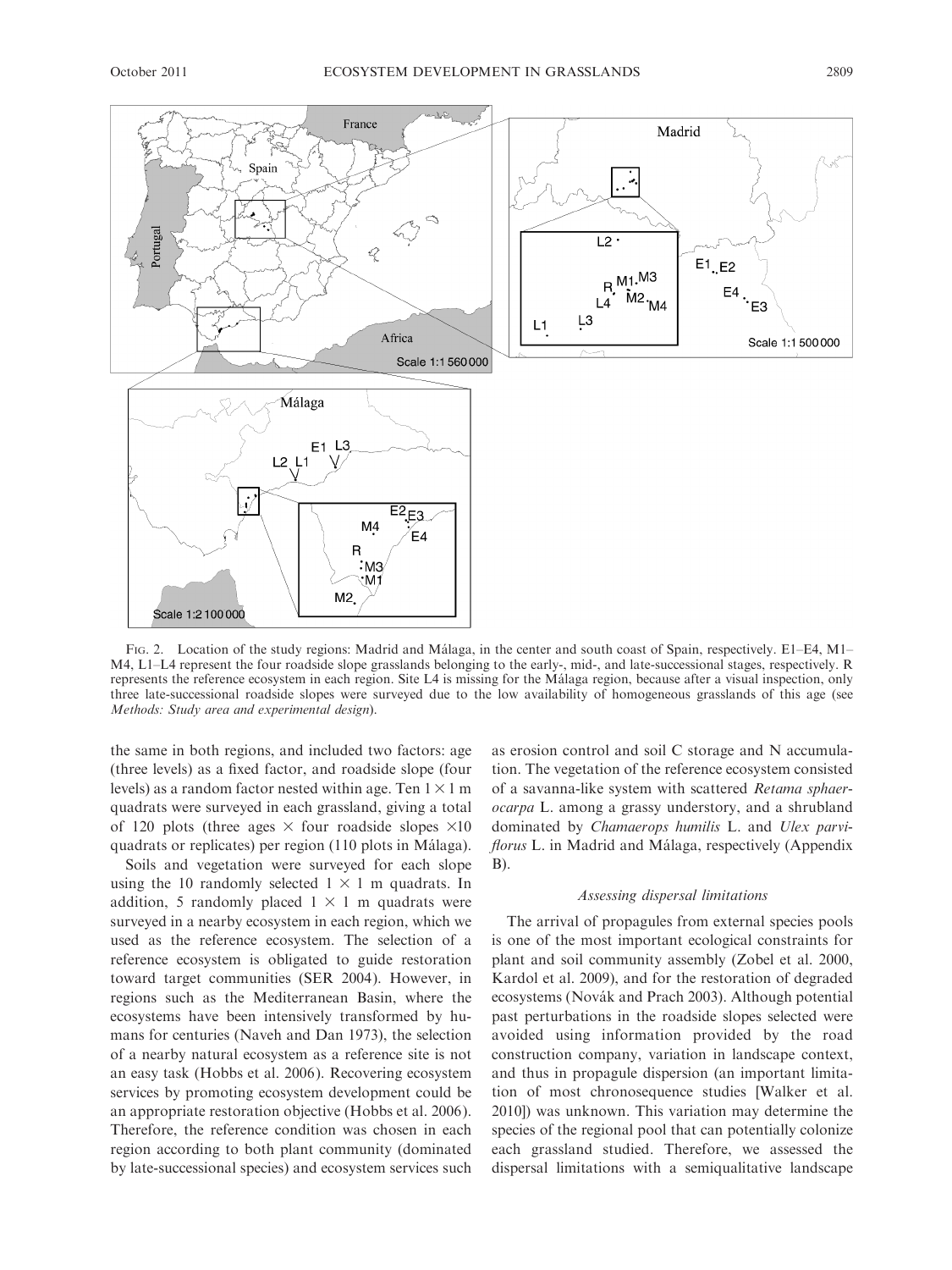index to account for this variation. The distance and quality of the nearest four landscape patches surrounding each roadside slope, two of the main dispersal limitations (Novák and Prach 2003), were measured along the four cardinal points. Distance was measured as the orthogonal distance (in meters) from the roadside slope border to the landscape patch border. Quality was measured with a simple nominal scale, attending to the increasing potential of each patch as a source of propagule availability for dispersion, in terms of both propagule and species number: industrial–urban, farmland, old-field, roadside grassland, grass–shrubland mosaic, and forest. This nominal scale was chosen according to the dominant land use types in both study regions. Distance values were standardized as  $D_k = 1 (d_k/\sum_{n=4}^k d_k - d_n)$ , where  $d_k$  is the distance measured in the field between the roadside slope and the landscape patch evaluated  $(k)$ ,  $D_k$  is the standardized distance, and  $n = 4$  because, for each roadside slope, one landscape patch was assessed along each cardinal point. To get the final dispersal limitation index, the quality of all four patches was weighted by its standardized distance to the roadside slope and summed. Higher values indicate closer landscape patches of higher quality as propagule sources.

## Sampling of plants, biological soil crusts, and soils

The cover of each vascular plant species was visually determined in each  $1 \times 1$  m plot by the same person between April and May 2009, the optimal phenological moment to measure the herbaceous communities studied (García-Palacios et al. 2010). Two randomly selected soil cores ( $5 \times 10$  cm) were removed in each plot and bulked to sample root biomass. In the laboratory, we washed the roots using a 500-µm sieve to retrieve fine roots. All roots were dried at 60°C to constant mass. We did not attempt to distinguish between live and dead roots. Three extra soil cores  $(5 \times 7.5 \text{ cm})$  were removed in each plot. These soil cores were bulked by plot, homogenized, and kept cold in the field until laboratory preparation. In the laboratory, the samples were sieved (2-mm mesh) and separated into two fractions. One fraction was immediately frozen at  $-80^{\circ}$ C for microbial analysis and the other was air-dried for one month for biogeochemical analyses. Four 1 cm diameter natural soil aggregates were sampled from random locations in each  $1 \times 1$  m plot to measure the total cover of BSCs. Cover of visible BSC components, such as mosses and cyanobacteria, was used to visually determine total BSC cover, which is considered a suitable surrogate of BSC biomass (Bowker et al. 2008). Such small-scale surveys have been employed to study the effects of BSCs on several soil functions (Bowker et al. 2010, Maestre et al. 2010).

# Assessing soil microbial functional diversity

We analyzed the functional diversity of soil heterotrophic microbial communities with the MicroResp system (The James Hutton Institute, Cragiebuckler, Aberdeen, Scotland) (Campbell et al. 2003). This is a whole-soil method based on community-level physiological profiles obtained by testing ecologically meaningful carbon sources of different chemical recalcitrance (Oren and Steinberger 2008). Here we used 14 carbon sources belonging to various chemical groups: amino acids, carbohydrates, carboxylic acids, and fatty acid ester polymers (all Sigma Aldrich, Dorset, UK). In functional terms, the substrate utilization rates of the carbon sources correspond to the catabolic attributes of different soil microbial functional groups. MicroResp is appropriate for plant–soil interaction studies aiming to evaluate how changes in plant composition, and therefore in resource inputs quality, modify the functional composition of soil microbial communities (Oren and Steinberger 2008). Prior to carrying out the MicroResp method, defrosted soils were introduced into the plates and pre-incubated for five days at  $25^{\circ}$ C and 40% of their water-holding capacity. After that, the plates were incubated for 6 h and read at 595 nm. See Appendix C for a detailed description of the methodology employed.

### Processes associated with ecosystem development

Plant community similarity (in percentages) of each 1  $\times$  1 m plot to the average species composition of the reference ecosystem was calculated as a surrogate of plant compositional changes along the secondary successional gradient. Community similarity was calculated using the Bray-Curtis distance. Square-root transformations were used to decrease the influence of the most abundant plant species (Lepš and Smilauer 2003).

Soil aggregate stability was estimated as an indicator of erosion control because it is correlated with soil susceptibility to runoff, and with water infiltration capacity (Mueller 2007). Soil aggregates often slake and/or disperse in contact with water (Field et al. 1997). However, most soil stability tests are based only on slake tests. These tests do not take into account that soil micro-aggregates resulting from slaking can disintegrate to a massive structure, a process called dispersion (Dexter 1988). This disintegration or dispersion is also important since it can result in hard-setting dense soils and lead to gully and tunnel erosion, adversely affecting water and air movement, root penetration and function, and seedling establishment (Field et al. 1997). Here, soil stability was assessed in four 1 cm diameter and 0.5 cm depth natural soil aggregates taken from random locations in each plot with the aggregate stability in water test (ASWAT; Field et al. 1997). This field-based test submits soil aggregates to several timed water immersions and assesses cohesion using an ordinal scale ranging from 0 to 16. This test is divided into two parts. The first is a slake test that estimates the physical stability of soil fragments in water. The second part assesses the chemical dispersion character of soil. High scores point to low soil stability, indicating a poor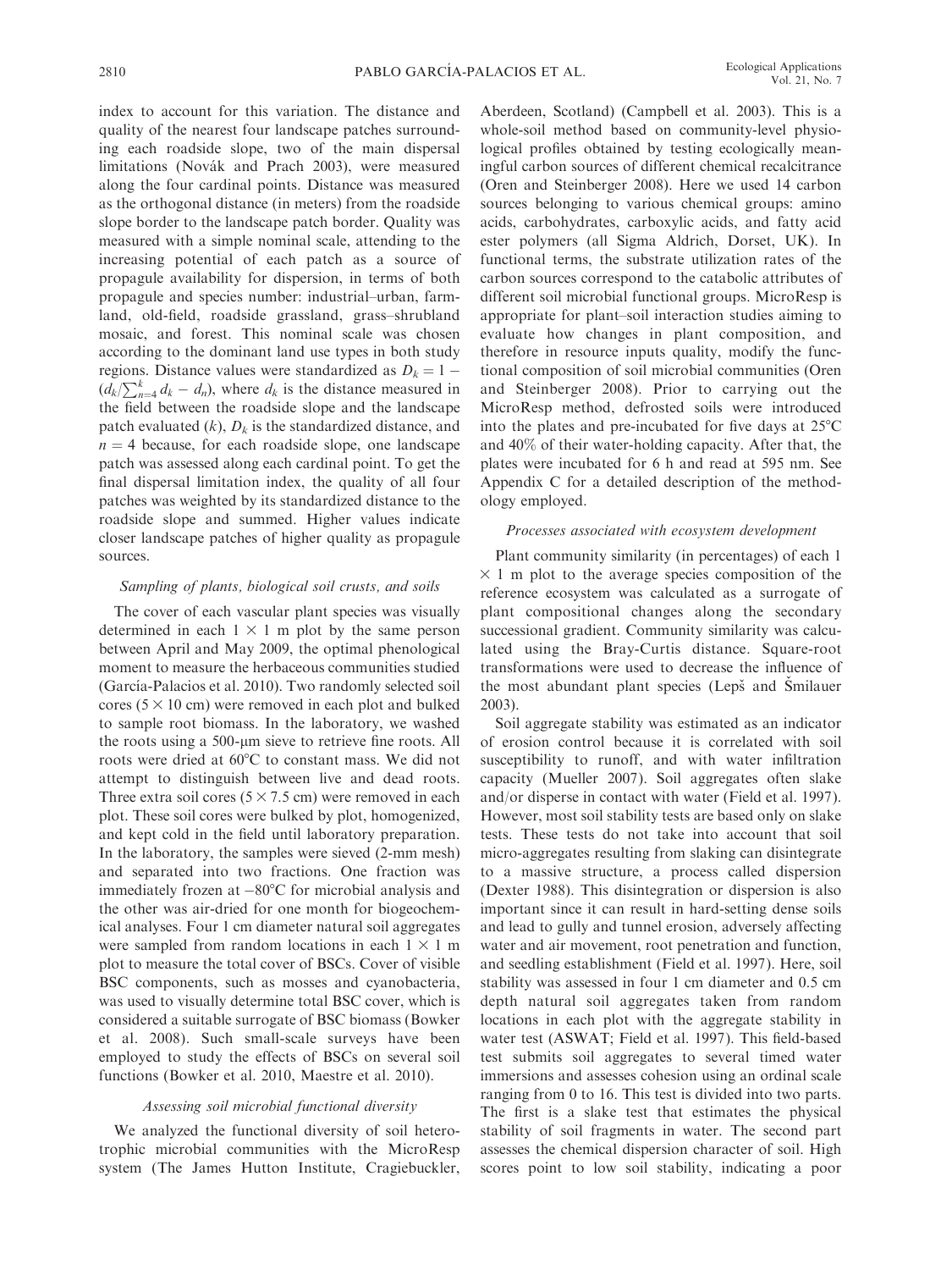Total soil N and organic C were measured as indicators of N accumulation and C storage, respectively. Both variables have been broadly used in herbaceous ecosystems to study the buildup of nutrient pools during the course of secondary succession (Baer et al. 2002, Garnier et al. 2004). Total N was obtained on a  $SKALAR$  San<sup>++</sup> Analyzer (Skalar, Breda, The Netherlands) after digestion with sulphuric acid. Organic C was determined by potassium dichromate oxidation using the Walkley-Black method (Nelson and Sommers 1982).

# Statistical analyses

The one-dimensional biotic variables (root biomass and BSC cover) did not follow ANOVA assumptions, even after data transformation. Thus, the effects of age in all the biotic variables, either one- or multidimensional (plant composition and soil microbial functional diversity) were evaluated using a two-way permutational ANOVA-type test. We used age as a fixed factor and roadside slope as a random factor nested within age. Separate analyses were conducted in each region. All permutational ANOVA-type tests were conducted using the semiparametric PERMANOVA approach (Anderson 2001, McArdle and Anderson 2001). It does not make distributional assumptions and is compatible with any distance measure. We used the Bray-Curtis distance for the plant community data and the Euclidean distance for the rest of the variables, and 9999 permutations of the raw data in all cases. Additionally, square-root transformations were used to decrease the influence of the most abundant plant species (Lepš and Smilauer 2003), which shifts the focus of the analysis from primarily the dominants to the entire community. To aid in the interpretation of the analyses of plant and microbial functional diversity data, we also performed a principal coordinate analysis (PCO; Anderson et al. 2008). Significant differences between ages were evaluated with the PERMANOVA post hoc pairwise *t* test (Anderson 2001).

To assess the extent to which plant community composition explained differences in soil fertility, we used a distance-based linear model (DISTLM, McArdle and Anderson 2001). This approach is analogous to a traditional regression, but allows the use of data matrices as either dependent or independent variables. Our two matrices were plant community composition (a predictor matrix containing the percentage cover data of all plant species) and soil fertility (a response matrix of soil C and N). To reduce the probability of identifying spurious predictors as important, we removed very rare plant species (those having less than three occurrences) from the plant community matrix. We selected parsimonious models using Akaike's information criterion and the forward selection procedure to determine which matrix components were the most influential in the predictor matrix. The model with the lowest AIC value and  $P < 0.05$  was selected as the best model in each region.

We modeled the network of relationships hypothesized in the a priori model of Fig. 1 between age, dispersal limitations, biotic communities (plants, BSCs, and soil microorganisms) and the indicators of ecosystem development (plant similarity, soil fertility, and stability) using structural equation modeling (SEM; Grace 2006). A detailed description of the approach followed can be found in Appendix D. Plant–soil interaction effects on ecosystem development were evaluated as the indirect effects of plants on ecosystem development indicators mediated by BSCs and/or soil microorganisms. Because of the high dimensionality of our data set, we conducted some data reduction prior to analyses. Variables were derived to represent plant community composition, microbial community functional composition (named ''soil microorganisms''), and soil fertility. All were based on ordination techniques. To the greatest extent possible, we used axes from the PCO analyses to summarize community composition, although we encountered some difficulty with multicollinearity when later introducing these PCO axes of plant community composition in the Madrid models. In this case, we used a one-dimensional nonmetric multidimensional scaling (NMDS) axis, also based on Bray-Curtis distance, which did not suffer from multicollinearity. Soil fertility was also a synthetic variable derived from the first axis of a PCO analysis of soil N and C, based upon Euclidean distance. The categorical predictor ''successional state'' was modeled using a composite variable. Composite variables have multiple uses, but here it functions to sum together the effects of the levels of a categorical variable, which are represented by dummy variables.

Using the variables either measured or derived above, we constructed our model and tested its fit. To better elucidate the main effects and interactions modulating each ecosystem development variable, and to simplify the model interpretation, we constructed a different model for each of the three processes associated with ecosystem development (plant similarity with the reference ecosystem, soil stability, and fertility) in the two regions studied, totaling six models. Plant community composition was omitted from the plant similarity models because it was exceedingly difficult to simultaneously introduce age, plant community composition, and plant community distance from the reference site without also introducing effects of multicollinearity. We used the traditional  $\chi^2$  goodness-of-fit test, but because of its sensitivity to sample size, the NFI and RMSEA indices were also considered as alternative measures of model fit (Grace 2006). Low probability values are not desired in these statistical tests, unlike many others. When a model that has a satisfactory fit is developed, path coefficients estimates are obtained, using the maximum likelihood estimation technique (Grace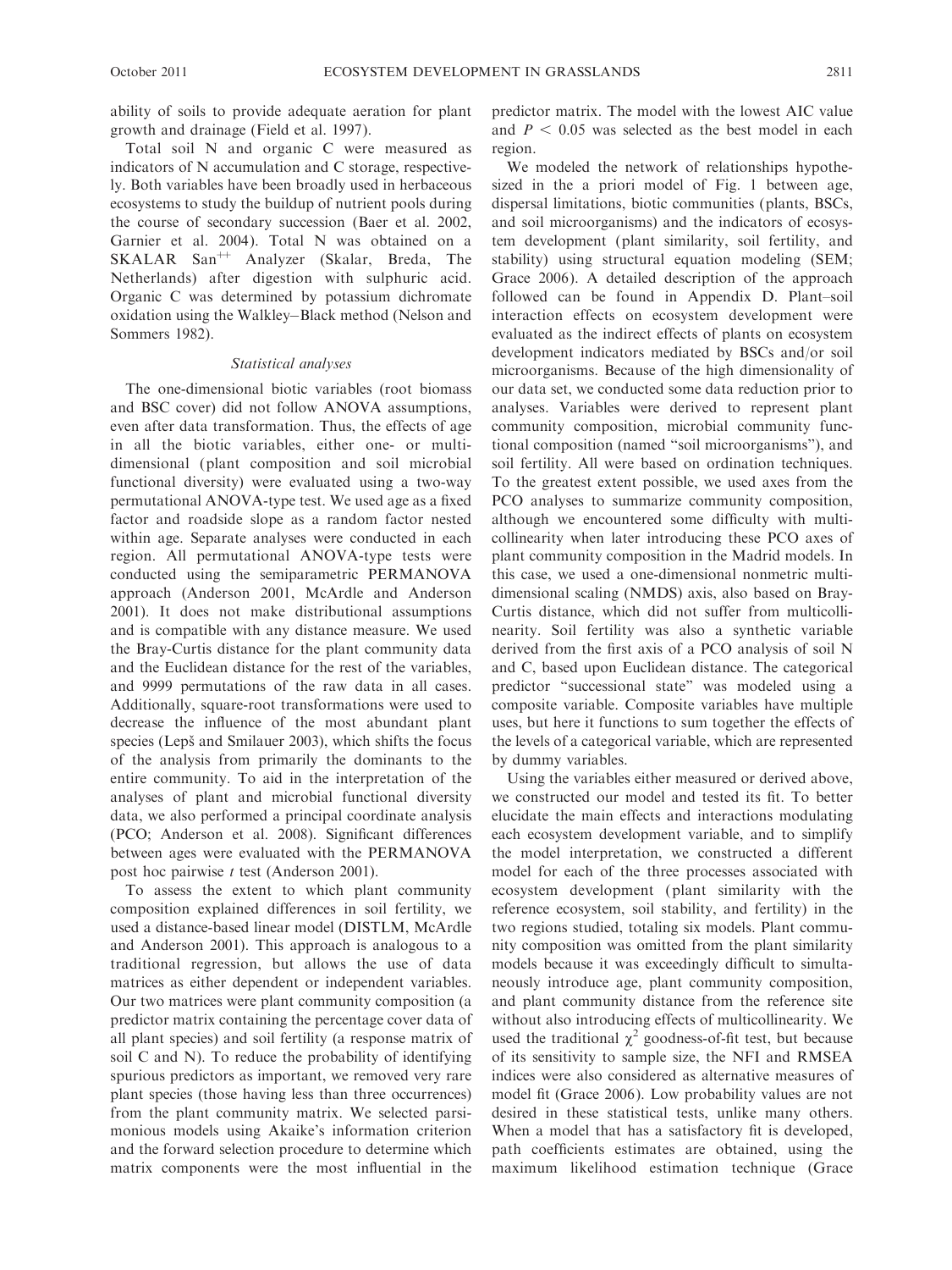2006). The path coefficient is directly analogous to a partial correlation coefficient of regression weight, and is interpreted as the size of an effect that one variable exerts upon another.

Our final step in the SEM analyses conducted was to introduce ''conceptual'' composite variables. They simply sum together the effects of multiple conceptually related variables upon another, collapsing the effects into a single path coefficient. In the soil stability and fertility models for both regions, plants were introduced as a composite variable to allow an additive combination of the effects of the plant community composition and the root biomass upon BSCs, soil microorganisms, and the indicators of ecosystem development. The exceptions were in the plant similarity models, wherein we combined the direct effects of age with root biomass into a composite variable to estimate plant effects on plant similarity to the reference ecosystem. We adopted this strategy because plant composition had been omitted from these models. This simplified model structure accomplishes the basic objective of separating the effects of BSCs and soil microorganisms on distance from reference site from those directly attributable to plants, but cannot separate the effects of plant community composition from those of age.

Distance-based linear models, PERMANOVA, PCO, and NMDS analyses were carried out using the PERMANOVA+ module for the PRIMER software (PRIMER-E Limited, Plymouth Marine Laboratory, UK [Anderson et al. 2008]). SEM analyses were performed with AMOS Software Version 18 (SPSS 2009).

#### **RESULTS**

# Changes in biotic communities along the successional gradient

The age of the roadside slopes significantly affected plant community composition in both Madrid ( $F_{2,9}$  = 3.73,  $P < 0.001$ ) and Málaga ( $F_{2,8} = 2.85$ ,  $P < 0.001$ ). The post hoc pairwise  $t$  test indicated significant differences ( $P < 0.05$ ) between all ages in both regions (Fig. 3A). In the Madrid sites, plant community similarity with the reference ecosystem significantly increased along the successional gradient evaluated, from 13.6% in the early-successional stage to 31.6% in the late stage. Plant community compositional changes did not follow the same trend in the Málaga sites. In this case, the highest similarity with the reference ecosystem was found in the midsuccessional stage (23.5%). Root biomass experienced a monotonic significant increase with age in the Madrid sites ( $F_{2,9} = 4.58$ ,  $P = 0.044$ ), where the late-successional stage reached root biomass values (117  $g/m<sup>2</sup>$ ) similar to the reference ecosystem (129  $g/m<sup>2</sup>$ ). Alternatively, in the Málaga sites, the root biomass was not significantly affected by roadside slope age ( $F_{2,8} = 2.92$ ,  $P = 0.092$ ). BSC cover was similar (45– 48%) in all the ages in the Madrid sites ( $F_{2,9} = 7.53$ ,  $P =$ 0.951), but increased with age in the Málaga sites ( $F_{2,8}$  =

71.35,  $P = 0.016$ ). The functional diversity of soil microbial communities was significantly affected by age in Madrid and Málaga ( $F_{2,9} = 5.65$ ,  $P = 0.018$  and  $F_{2,8} =$ 12.11,  $P = 0.004$ ). The post hoc pairwise t test indicated that the early stage was different from the mid- and latesuccessional stages ( $P < 0.05$ ) in Madrid (Fig. 3B). In Málaga (Fig. 3B), the microbial communities of the late stage were different from the early- and midsucccessional stages ( $P < 0.05$ ).

# Relative importance of biotic control, dispersal limitations, and age for ecosystem development

The different goodness-of-fit statistics  $(\chi^2)$ , NFI and RMSEA) indicated that all the ecosystem development models evaluated fitted the data satisfactorily (Figs. 4– 6). The amounts of variance explained by the SEM models for all dependent variables, excepting BSCs in Madrid, were statistically significant ( $P < 0.001$ ). These models were able to explain about two-thirds of the plant composition variance, and more than one-third of the variance of the soil microorganisms in both Madrid and Málaga. However, they only had a similar explanatory power for the BSCs in Málaga.

Our SEM models (Fig. 4) were able to explain 23% and 35% of the variance in soil stability in Madrid and Málaga, respectively. The largest contribution to this variance was the direct effects of age in both regions. Age also exerted important indirect effects on soil stability via its strong influence upon the plant compositional axes. Higher values of the plant composition axes in Madrid (NMDS 1; see Appendix E) and Málaga (PCO 1 and 2; see Fig. 3A) were related to the higher ASWAT score in both regions. These results, together with the previously mentioned age effects, indicated a soil stability increase mediated by plant composition in the mid- and late-successional stages in Madrid and Málaga. The relative contribution of BSCs and soil microorganisms upon soil stability was weaker than that of plants. However, BSC cover exerted a moderate direct effect in both regions, although this was only significant in Madrid. Dispersal limitations had a moderate effect on soil stability in Málaga.

Our SEM models were able to explain 55% and 31% of the variance in soil fertility in Madrid and Málaga, respectively (Fig. 5). Most of this variance was accounted for by a direct effect of age in Madrid, and by indirect effects of this variable via its influence upon plant composite variable in both regions. Lower values of the plant composition axes in Madrid (NMDS 1; see Appendix E) and Málaga (PCO 2; see Fig. 3A), and increases in root biomass in both regions, were associated with lower values of the soil fertility PCO 1 axis. Low values of this axis mean low soil C and N in Madrid, and high soil C and N in Málaga (Appendix F). These results, together with the previously mentioned age effects, indicated a soil fertility increase in the latesuccessional stages mediated by plant composition and root biomass in both regions. Soil microorganisms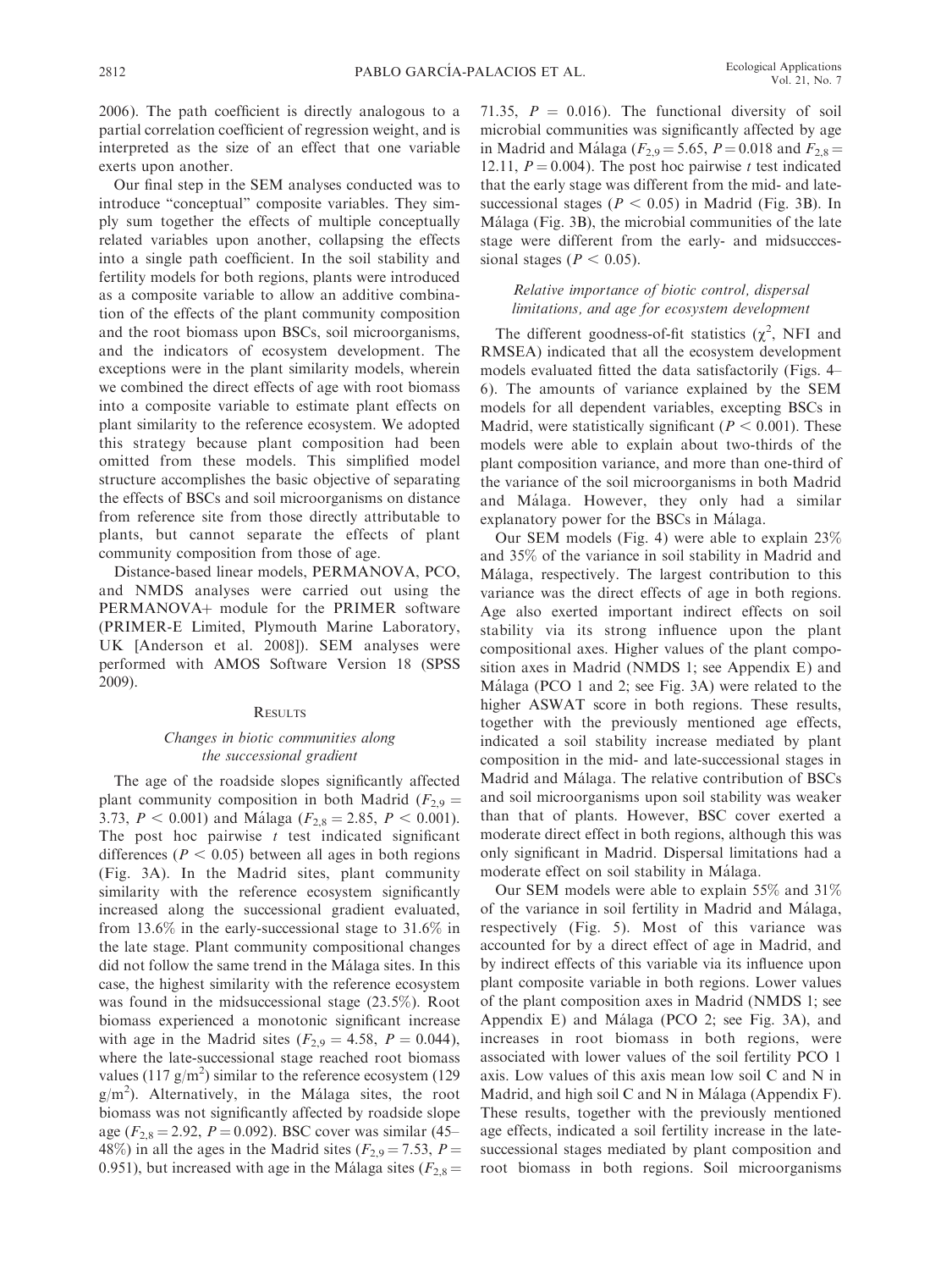

FIG. 3. Results of the canonical analysis of principal coordinates (PCO), showing the effects of age (early-, mid-, and latesuccessional stages) on (A) plant community composition and (B) soil microbial functional diversity of the Madrid and Málaga study regions. Each data point represents a  $1 \times 1$  m plot. PCO 1 and PCO 2 are the two ordination axes. Percentages in each axis label refer to the percentage of variance explained. The reference ecosystem was introduced in each region only for interpretation purposes.

showed an important effect on soil fertility in Málaga (r  $(0.36)$ . Dispersal limitations had a significant effect, but of secondary importance, in Madrid.

The variance explained in the SEM models for plant community similarity to the reference ecosystem (Fig. 6) was relatively high in Madrid ( $r^2 = 0.66$ ), but not in Málaga ( $r^2$  = 0.25). Most of the plant similarity variance was accounted for by age direct effects in Madrid and Málaga. As explained in the *Methods* section, these direct effects indicate plant effects on plant similarity without separating the individual effect of plant composition and age. The relative importance of BSCs and soil microorganisms upon plant similarity was significant in Madrid

but not in Málaga. Dispersal limitations significantly enhanced plant similarity in Madrid.

# Plant–soil interactions associated with ecosystem development

We only found two significant plant–soil interactions. BSCs moderately influenced soil microorganisms in Madrid ( $r = 0.25$ ), and age exerted important indirect effects on BSCs via its influence upon the plant compositional axes in Málaga (Figs. 4 and 5). However, and most importantly, the effects of plant– soil interactions on ecosystem development were very weak. The significant BSC effects upon soil stability (Fig. 4), and that of BSCs and soil microorganisms upon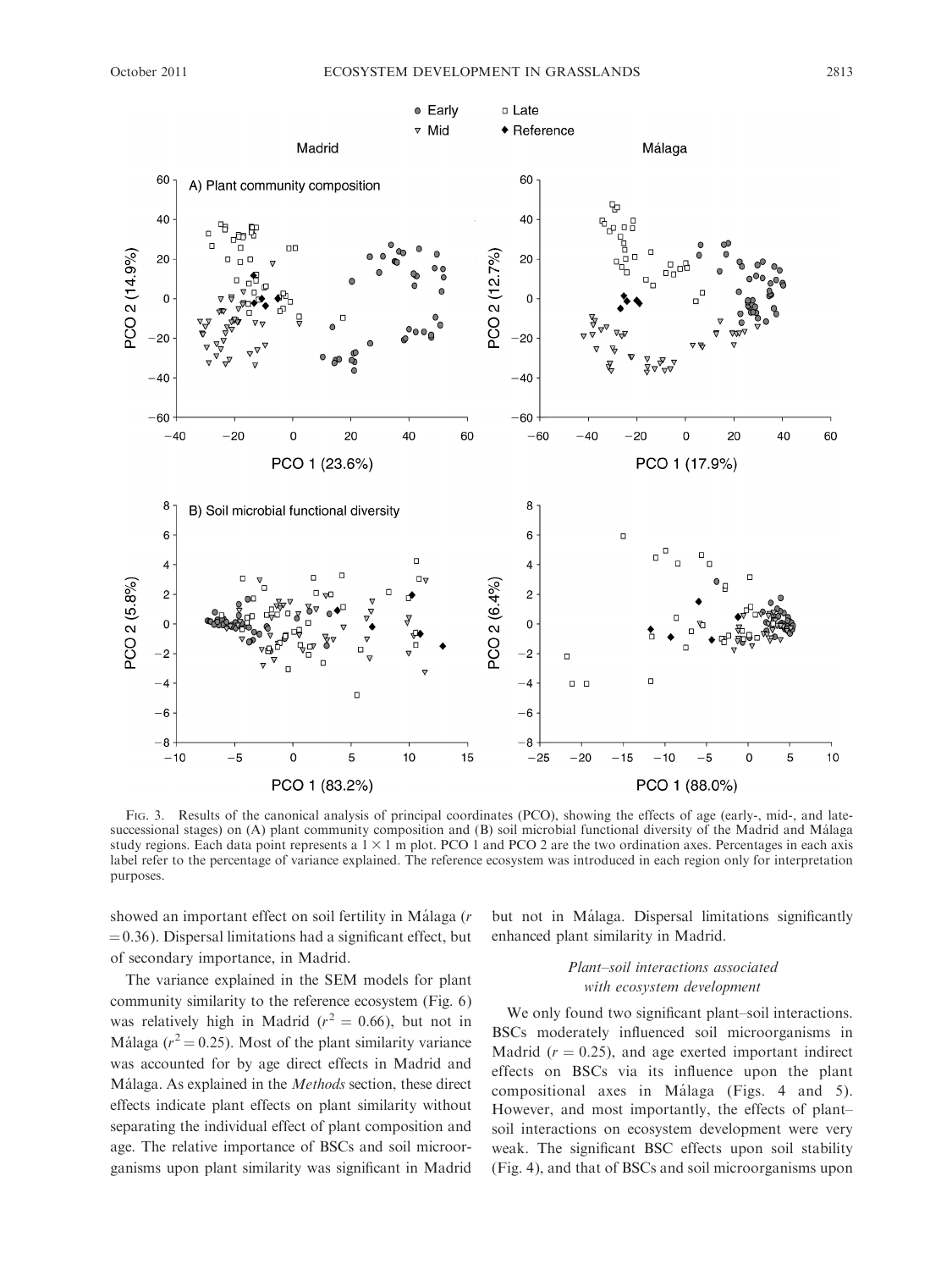

FIG. 4. The final structural equation models for soil stability (aggregate stability test; ASWAT) in Madrid and Málaga. The hexagons represent the effects of roadside slope age (early, mid-, and late) on endogenous variables, which were introduced in the models as two-indicator latent variables. The numbers adjacent to arrows are path coefficients, analogous to regression weights and indicative of the effect size of the relationship. The widths of the arrows are proportional to the strengths of the path coefficients. As in other linear models,  $r^2$  signifies the proportion of variance explained and appears above every response variable in the model. The inset table reflects the individual path coefficients from variables that compose the vegetation composite variable to BSC, soil microorganisms, and soil stability. The superscript letters a, b, and c denote path coefficients from age to NMDS or PCO 1 axis (Madrid or Málaga), PCO 2, and root biomass, respectively, and the letters d, e, and f from dispersal limitations to NMDS or PCO 1 axis (Madrid or Málaga), PCO 2, and root biomass, respectively. Goodness-of-fit statistics for the Madrid model are as follows:  $\chi^2 = 2.075$ , P = 0.354; NFI = 0.994; RMSEA = 0.018, P = 0.456. Goodness-of-fit statistics for the Málaga model are:  $\chi^2$  = 4.379,  $P = 0.223$ ; NFI = 0.992; RMSEA = 0.065,  $P = 0.331$ ). Key to abbreviations: NFI is Normed Fit Index; RMSEA is Root Mean Square Error of Approximation Index; BSC is biological soil crust; PCO is principal coordinate analysis; and NMDS is nonmetric multidimensional scaling.

\*  $P < 0.05$ ; \*\*  $P < 0.01$ ; \*\*\*  $P < 0.001$ .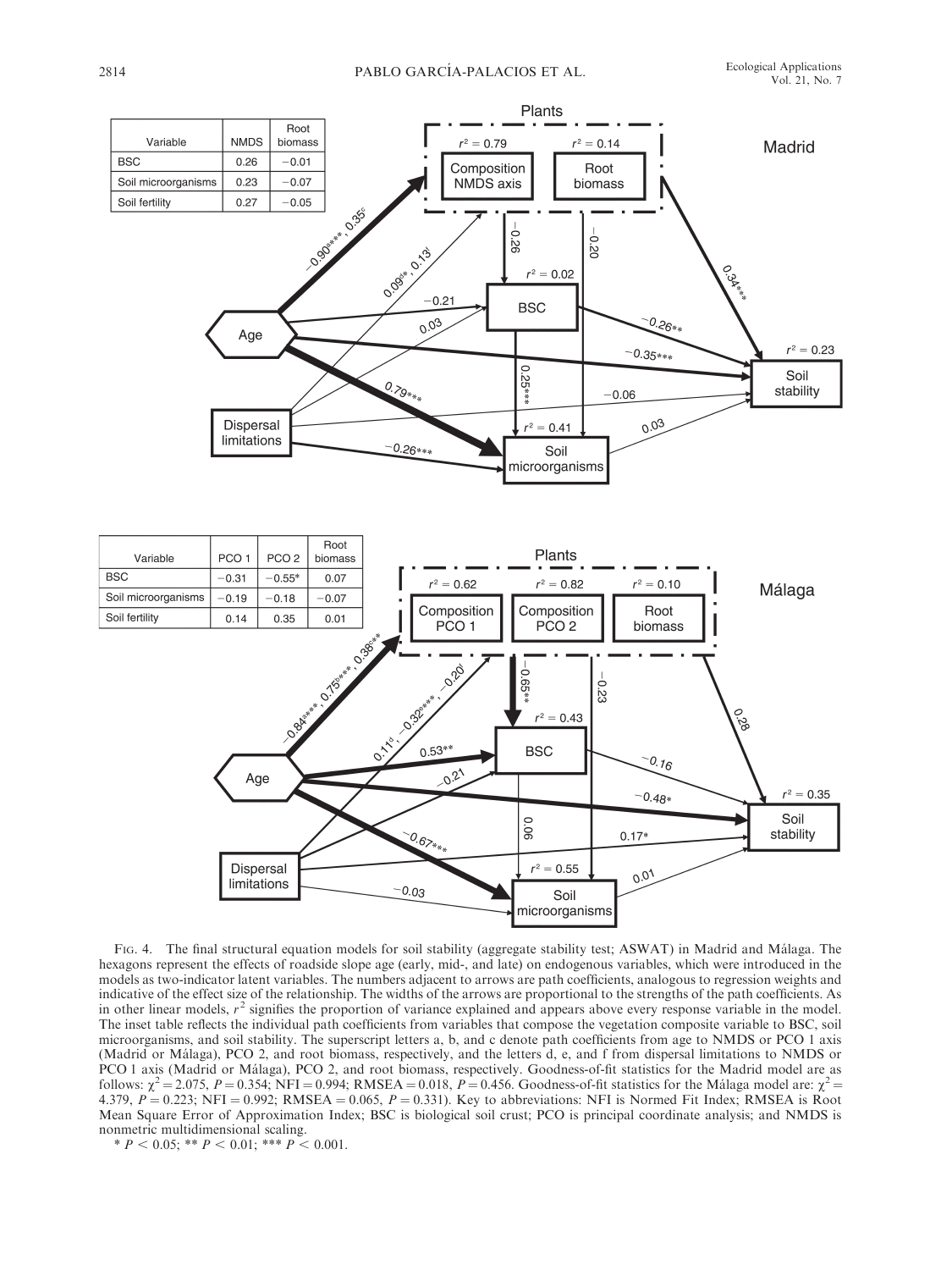**BSC** 

Soil fertility

Variable

Soil microorganisms

**NMDS** 

 $0.26$ 

 $0.23$ 

 $-0.86$ 

Age

Dispersal

limitations



 $0.25***$ 

 $r^2 = 0.41$ 

Soil microorganisms

 $0, 7, 9, ...$ 

 $-0.26***$ 

 $0.78***$ 

 $0.11$ 

 $-0.17*$ 



FIG. 5. The final structural equation models for soil fertility (the first axis of a principal component analysis for organic carbon and total nitrogen) in Madrid and Málaga. In the Madrid model, plant community composition was evaluated with a onedimensional ordination (performed with nonmetric multidimensional scaling; NMDS axis). The superscript letters a, b, and c denote path coefficients from age to NMDS or PCO 1 axis (Madrid or Málaga), PCO 2, and root biomass, respectively, and the letters d, e, and f from dispersal limitations to NMDS or PCO 1 axis (Madrid or Málaga), PCO 2, and root biomass, respectively. Goodness-of-fit statistics for the Madrid model are as follows:  $\chi^2 = 0.014$ ,  $P = 0.907$ ; NFI = 1; RMSEA = 0,  $P = 0.920$ . Goodnessof-fit statistics for the Málaga model are:  $\chi^2 = 4.379$ ,  $P = 0.223$ ; NFI = 0.992; RMSEA = 0.065, P = 0.331. See the legend of Fig. 4 for an explanation of other details in the figure.

\*  $P < 0.05$ ; \*\*  $P < 0.01$ ; \*\*\*  $P < 0.001$ .

 $r^2 = 0.55$ 

Soil

fertility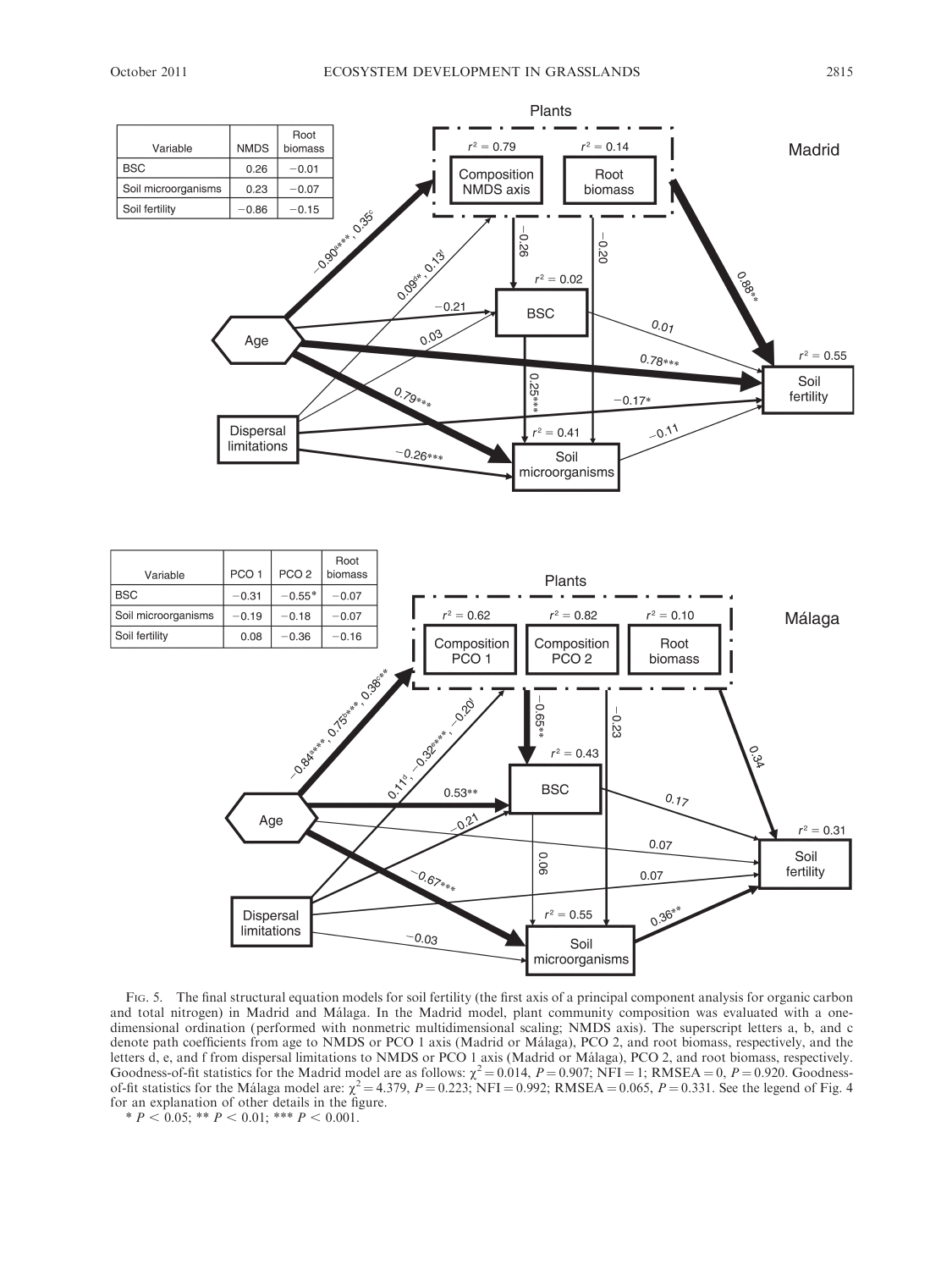

FIG. 6. The final structural equation models for plant similarity (percentage of plant community similarity to the average species composition of the reference ecosystem) in Madrid and Málaga. The effects of age and root biomass were composite to estimate plant effects on plant succession. Goodness-of-fit statistics for the Madrid model are as follows:  $\chi^2$  = 0.716, P = 0.397; NFI = 0.997; RMSEA = 0, P = 0.464. Goodness-of-fit statistics for the Málaga model are:  $\chi^2$  = 1.587, P = 0.452; NFI = 0.994; RMSEA = 0,  $P = 0.542$ . See the legend of Fig. 4 for an explanation of other details in the figure. \*  $P < 0.05$ ; \*\*  $P < 0.01$ ; \*\*\*  $P < 0.001$ .

plant similarity ( $r = 0.23$  and 0.15; Fig. 6) in Madrid, were all direct effects. The significant soil microorganism effects on soil fertility in Málaga (Fig. 5) were also the result of direct effects. Therefore, we did not find plant indirect effects on the indicators of ecosystem development (plant similarity, soil fertility, and stability) mediated by BSCs or soil microorganisms in either region.

#### **DISCUSSION**

Plant–soil interactions are known to drive the rate and outcome of plant species replacement in grasslands undergoing secondary succession (Kardol et al. 2006, 2007). However, their effect on other ecosystem properties that change through succession, such as soil stability and fertility, has been barely examined (Ehrenfeld et al. 2005, Casper and Castelli 2007). Our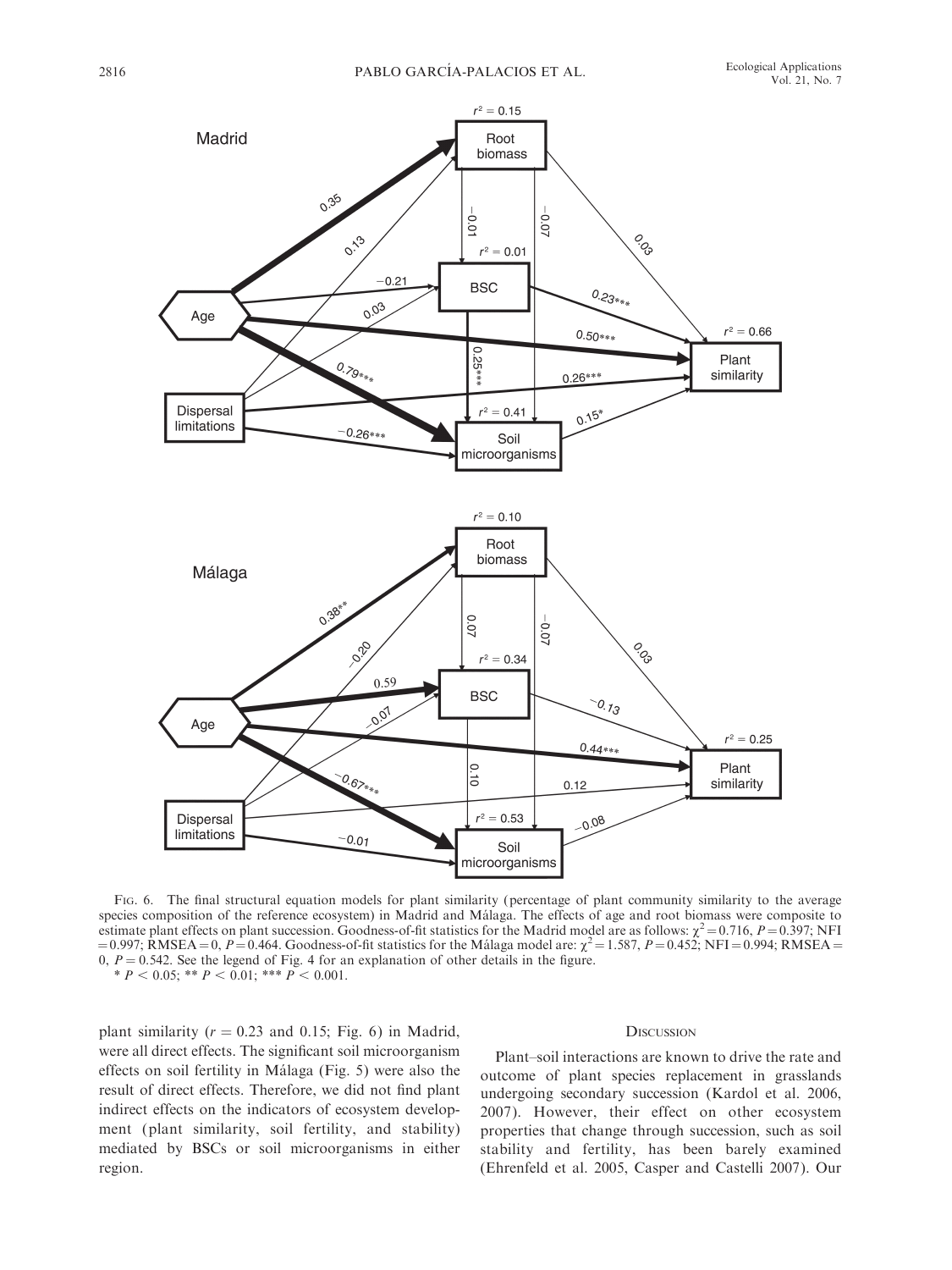study contributes to fill this gap with a robust chronosequence design (Walker et al. 2010) coupled with a structural equation modeling approach. We found little evidence to suggest that plant–soil interactions play a major role as modulators of ecosystem development; rather, plants and soil biota contribute to these functions in a largely independent fashion. Our study shows that ecosystem development along secondary successional gradients in roadside grasslands is ultimately regulated by plants (Baer et al. 2002, Smith et al. 2003). Plant community compositional shifts, which depend mainly on time rather than on soil biota or local climatic conditions, and to a lesser extent root biomass, exerted the strongest biotic control on plant similarity to the reference ecosystem, soil stability, and fertility.

## Plant direct and indirect effects on ecosystem development

The indirect effects of plants upon ecosystem development, indirectly mediated by BSCs and/or soil microorganisms, were very weak in both climatically contrasting regions (Figs. 4, 5, and 6). Although these interactions might be crucial in the early stages of roadside development (García-Palacios 2010), in our study, neither soil fertility nor stability were affected by them. Plants and soil microorganisms developed toward the reference ecosystem (Fig. 3), and soil fertility and stability increased along the successional gradient. Together these results suggest that plant–soil interactions, as described by the hypothesized causal relationships tested here, play a minor role in controlling ecosystem development in roadside grasslands when a longer time scale is considered.

Our results show that plants, BSCs, and soil microorganisms interacted to some degree, but did not influence the indicators of ecosystem development evaluated. Soil microorganisms from late-successional stages were related to higher BSC cover in Madrid. The successional development of BSCs is known to promote an increase of bacterial biomass and abundance (Yeager et al. 2004). The other significant plant–soil interaction found in Málaga upon BSCs was indirectly caused by age, not by plants, as the effects of plants on BSCs were mainly controlled by the strong effects of age upon plants. The direct effects of BSCs and soil microorganisms found upon plant similarity to the reference ecosystem in Madrid suggest that plant species replacement along the succession is directly promoted by these soil communities. The temporary persistence of latesuccessional plant species has been hypothesized to be promoted by positive plant–soil feedbacks with soil biota (Van der Putten 2003, Kardol et al. 2006). Although the effects found in our study were moderate in terms of variance explained in plant similarity, they may represent a field-based contribution to the amount of empirical plant–soil feedbacks studies carried out to date (Kulmatiski et al. 2008).

Our SEM models were satisfactorily fitted to our data, although the amount of variance explained was low in some of them, especially in the soil stability models. Two possible weaknesses may explain this pattern: (1) the use of 1 cm diameter soil aggregates to measure BSC cover in  $1 \times 1$  m plots, and (2) additional unmeasured factors that contribute to soil stabilization. The use of more detailed measures of BSCs (e.g., richness and evenness [Maestre et al. 2005]), soil microorganisms (e.g., AM fungi [Chaudhary et al. 2009] and/or invertebrates [De Deyn et al. 2003]) and dispersal limitations (e.g., randomization tests supported by vegetation surveys in the nearby landscape patches [Bochet et al. 2007]) would likely increase the strength of the effects of biotic communities upon ecosystem development, and should be included in future studies.

## Biotic control on ecosystem development along successional gradients

Our DISTLM models helped us to unravel the complexity of the relationships between age and plant community, and to assess the extent to which plant community composition explained differences in soil fertility in each region. Plant community composition explained more than half of the soil C and N variation at both regions (Appendix G). Soil C storage and N accumulation are important ecosystem services of grasslands worldwide (Scurlock and Hall 1998), and are largely determined by certain functional traits that covary with plant composition (De Deyn et al. 2008). Our results indicate the importance of above- and belowground plant functional traits, such as litter and root C:N, in modulating soil C and N pools. Latesuccessional microbial communities were directly linked to higher soil C storage and N accumulation in Málaga. Soil microbial functional diversity changed along the succession toward the reference ecosystem in Madrid and Málaga (Fig. 3B), suggesting that the microbial energy pathway changed from simple carbohydrate decomposers to ligninolytic microbes (Maharning et al. 2009). Litter and root quality from grasslands undergoing secondary succession have been found to change from low to high C:N rates (Garnier et al. 2004, Maharning et al. 2009). In this successional context, soil microbial communities respond to this increase in plant inputs recalcitrance (Bardgett 2005, Maharning et al. 2009). Although plant nutrients were not evaluated in this study, the change in microbial functional diversity toward the reference ecosystem found in both regions suggests a microbial response to hypothetical shifts in plant litter quality along the succession. Increases in soil C and N along the successional gradient (35% increase in the late-successional stages in both regions), promoted by the dominance of late-successional microbial communities specialized in decomposing recalcitrant plant litter, highlight the potential role of roadside grasslands as an effective C sink in a broad range of Mediterranean climates.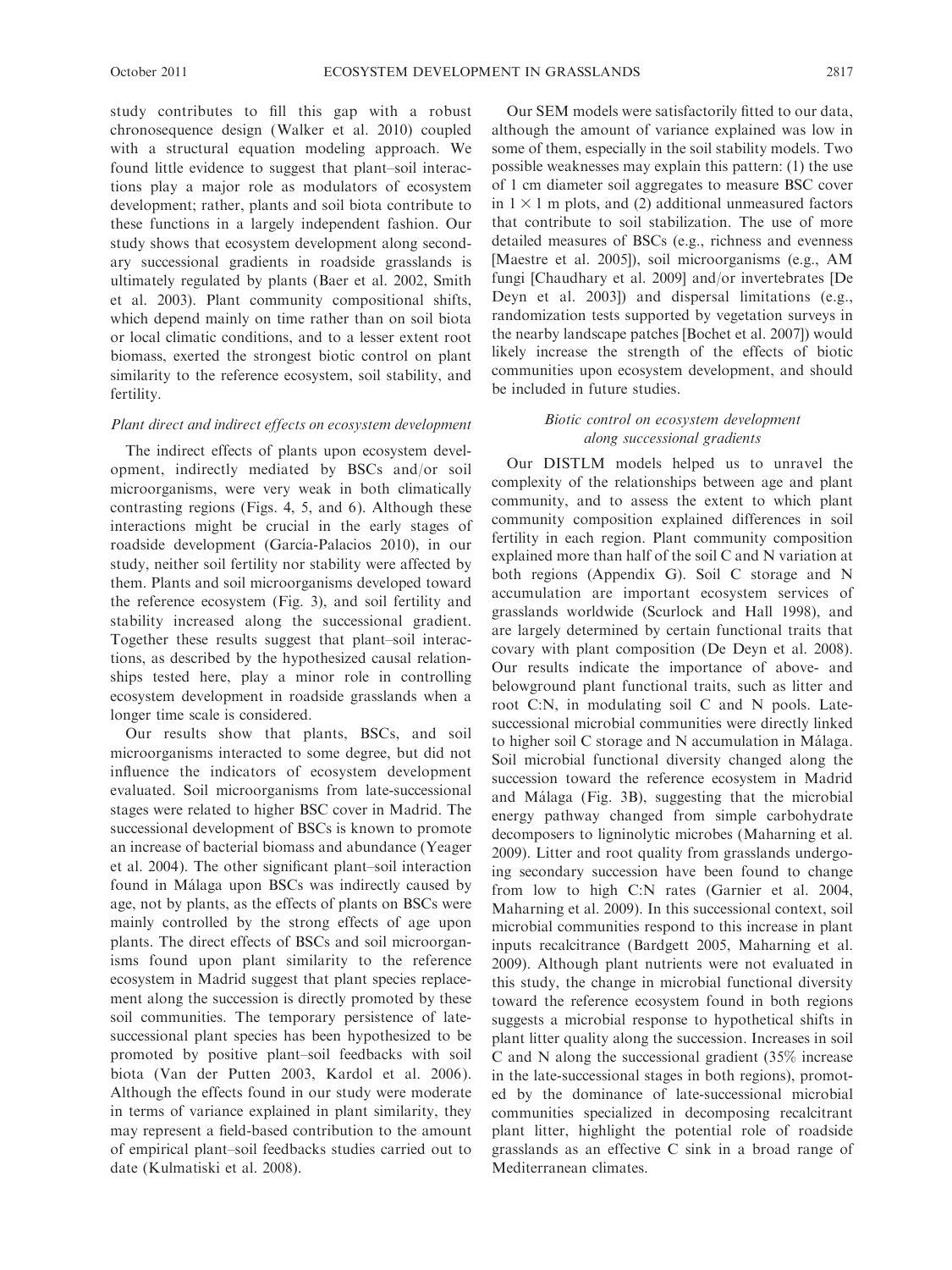Biological soil crusts have been found to maintain soil stability and increase erosion resistance (Chaudhary et al. 2009), which is of major importance during earlysuccessional stages in roadside grasslands (Rentch et al. 2005). Our results support these findings, as high BSC cover was associated with low ASWAT scores in both regions, and thus with high soil stability (Fig. 4). Therefore, BSCs should be considered a plant–soil interaction of major importance affecting erosivity in terrestrial ecosystems. BSC cover was positively related to plant similarity to the reference ecosystem in Madrid, but not in Málaga. Bowker (2007) suggested that in low abiotic stress systems (e.g., subhumid climate in Málaga), BSCs are a successional component, whereas in high abiotic stress systems (e.g., semiarid climate in Madrid) they become a permanent feature of the latesuccessional stages. Our results suggest an increasing importance for BSCs in plant succession, from low to high abiotic stress systems.

Anthropogenically induced successional gradients, such as old fields or roadside grasslands, are very helpful to infer the mechanisms behind natural dynamics, because covarying factors, such as site history, are often more clearly understood than in natural systems (Fukami and Wardle 2005). Well-designed chronosequences can be a reasonable template for the study of the different drivers of secondary succession (Walker et al. 2010). The similarities in soil type, climate, and topographic features make the studied roadside grasslands a good chronosequence model to study successional patterns (Garnier et al. 2004). Our chronosequence approach clearly identified different plant communities in each age in both regions (Fig. 3A). This change was directional and linear toward the reference ecosystem in the case of Madrid, probably because of biotic colonization processes from surrounding patches of high quality as seed sources (Novák and Prach 2003). A divergent trajectory is more plausible for the Málaga region, where the presence of woody species introduced by practitioners in some of the latesuccessional grasslands (Matesanz et al. 2006) may have promoted this pattern (Walker et al. 2010). The high relative importance of plant composition confronted with dispersal limitations, BSCs, and soil microorganisms highlights the key role played by this biotic community to control ecosystem development.

## Management implications

Our causal models have identified which biotic communities and interactions play important roles as drivers of ecosystem development in roadside grasslands undergoing secondary succession. Practitioners can use this information to prioritize the allocation of resources during ecosystem-level restoration (Chaudhary et al. 2009). When the aim of restoration is to promote plant similarity to the reference ecosystem, the colonization of propagules adapted to local site conditions from naturally vegetated areas (Pywell et al. 2002) is an

effective mechanism that can be manipulated during road construction. Bochet et al. (2007) established a threshold of 150 m from natural areas to guarantee efficient seed dispersal to roadside grasslands in Mediterranean environments. However, only anemochorous plants (60% of plant species in these systems [Bochet et al. 2007]) will be able to colonize. Hence, the plantation of late-successional woody seedlings is also desirable to further foster secondary succession in human-created ecosystems (Booth et al. 1999, Badia et al. 2007). Plant community compositional shifts towards late-successional stages had the largest influence upon soil C and N pools. Plant–soil feedbacks can also help to accelerate vegetation succession (De Deyn et al. 2003, Kardol et al. 2006), although the necessity of soil organisms introduction is confronted with their passive establishment following vegetation development (Kardol and Wardle 2010). However, the outstanding role played by late-successional microbial communities to increase soil fertility highlights the necessity to evaluate microbial inoculation in roadside grassland restoration. Although not evaluated in our models, the creation of nutrient-rich organic patches has a potential major influence on enhancing soil nutrient cycling and plant productivity in the early-successional stages of roadside grasslands (García-Palacios et al. 2011), and should also be considered as an option to enhance the buildup of nutrient pools. If the management aim is to control soil erosion, special attention should be paid to BSCs. Bowker (2007) pointed to propagule availability as one of the main limitations to restoration of these communities. Inoculation is the best-studied approach to overcome this limitation, but is considered suitable only on small scales due to culturing problems and the need of a ''sacrifice area'' providing the inoculum (Bowker 2007). Watering and fertilization can effectively promote the recovery of BSCs in laboratory trials (Maestre et al. 2006), and could also be locally applied to promote BSC development.

In conclusion, our results provide evidence for a strong biotic control on ecosystem development in Mediterranean grasslands undergoing secondary succession, and have major implications for disentangling the complexity of above–belowground biota linkages and for improving the restoration of these grasslands. They indicate that natural vegetation dynamics can be used as an effective passive restoration tool in roadside grasslands, but this may take up to 20 years under Mediterranean climatic conditions. However, this period could be reduced, and the success of long-term ecosystem restoration actions maximized, if these focus on: (1) promoting plant compositional changes toward late-successional stages, (2) increasing BSC cover, and (3) enhancing soil microbial functional diversity.

#### **ACKNOWLEDGMENTS**

We thank Patricia Alonso, Victoria Ochoa, Yolanda Valiñani, Rebecca Mau, and Arturo Vizcaíno for their help in the laboratory, and all the Cintra personnel in Madrid and Málaga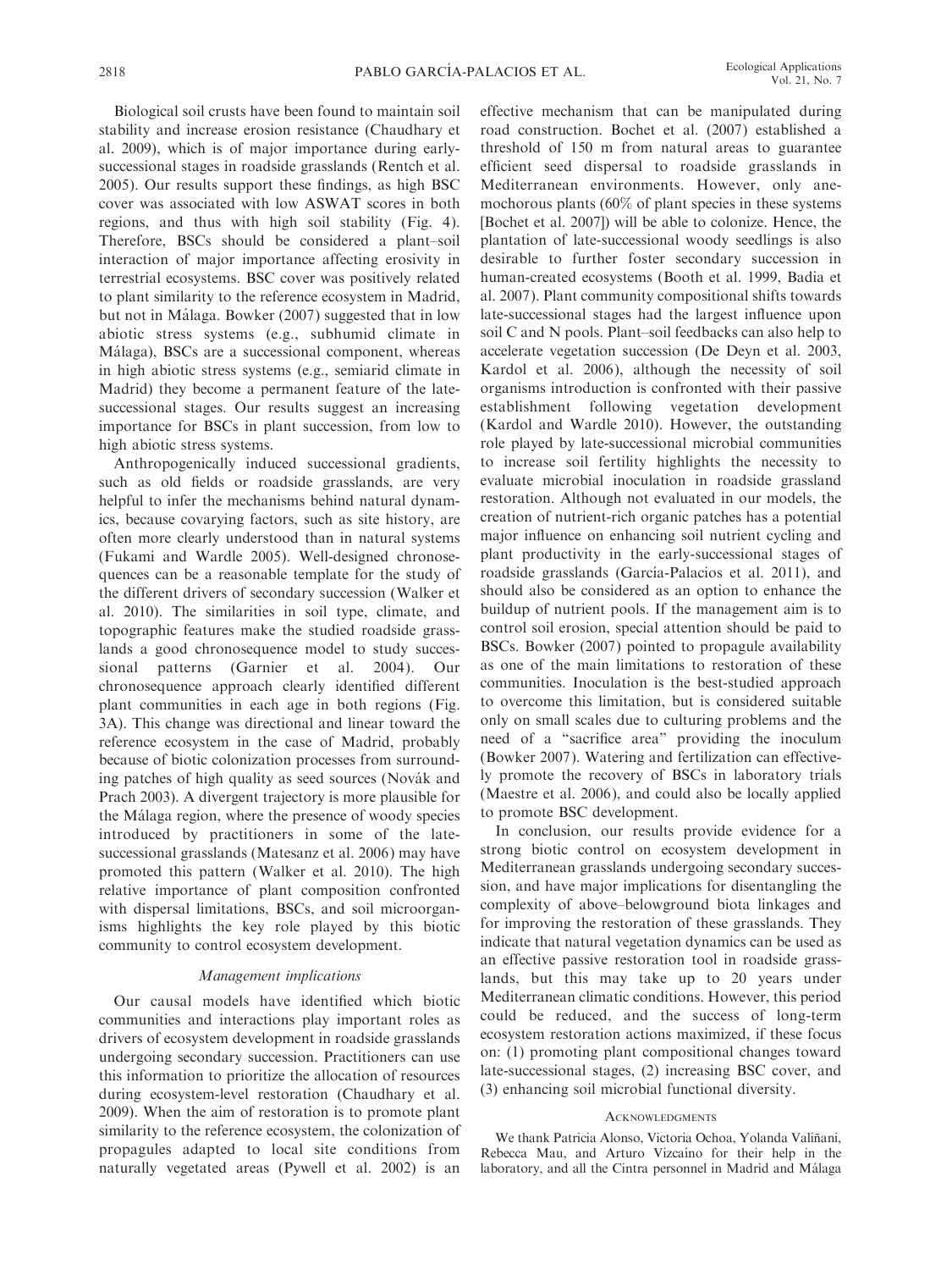for the facilities and support given during all the stages of this research. P. García-Palacios and S. Soliveres were supported by Ph.D. fellowships from the EXPERTAL project, funded by Fundación Biodiversidad and Cintra Ltd. F. T. Maestre is supported by the European Research Council under the European Community's Seventh Framework Programme (FP7/ 2007-2013)/ERC Grant agreement No. 242658 (BIOCOM). This research was supported by the EXPERTAL and REMEDINAL 2 projects, funded by Fundación Biodiversidad-Cintra S.A. and the Comunidad de Madrid, respectively.

#### LITERATURE CITED

- Anderson, M. J. 2001. A new method for non-parametric multivariate analysis of variance. Austral Ecology 26:32–46.
- Anderson, M. J., R. N. Gorley, and K. R. Clarke. 2008. PERMANOVA+ for PRIMER: Guide to software and statistical methods. PRIMER-E, PlymouthUK.
- Badia, D., R. Valero, A. Gracia, and C. Martí. 2007. Ten-year growth of woody species planted in reclaimed banks with different slopes. Arid Land Research and Management 21:67–79.
- Baer, S. G., D. J. Kitchen, J. M. Blair, and C. W. Rice. 2002. Changes in ecosystem structure and function along a chronosequence of restored grasslands. Ecological Applications 12:1688–1701.
- Bardgett, R. 2005. The biology of soils: a community and ecosystem approach. Oxford University Press, Oxford, UK.
- Bardgett, R. D., A. Richter, R. Bol, M. H. Garnett, R. Bäumler, X. Xu, E. Lopez-Capel, D. Manning, P. J. Hobbs, I. R. Hartley, and W. Wanek. 2007. Heterotrophic microbial communities use ancient carbon following glacial retreat. Biology Letters 3:487–490.
- Belnap, J., C. V. Hawkes, and M. K. Firestone. 2003. Boundaries in miniature: two examples from soil. BioScience 53:737–794.
- Belnap, J., and O. L. Lange. 2003. Biological soil crusts: structure, function and management. Springer-Verlag, Berlin, Germany.
- Bever, J. D., I. D. Dickie, E. Facelli, J. M. Facelli, J. Klironomos, M. Moora, M. C. Rillig, W. D. Stock, M. Tibbett, and M. Zobel. 2010. Rooting theories of plant community ecology in microbial interactions. Trends in Ecology and Evolution 25:468–478.
- Bochet, E., P. García-Fayos, and J. Tormo. 2007. Roadslope revegetation in semiarid Mediterranean environments. Part I: Seed dispersal and spontaneous colonization. Restoration Ecology 15:88–96.
- Booth, D. T., J. K. Gores, G. E. Schuman, and R. A. Olson. 1999. Shrub densities on pre-1985 reclaimed mine lands in Wyoming. Restoration Ecology 7:24–32.
- Bowker, M. A. 2007. Biological soil crust rehabilitation in theory and practice: an underexploited opportunity. Restoration Ecology 15:13–23.
- Bowker, M. A., J. Belnap, V. B. Chaudhary, and N. C. Johnson. 2008. Revisiting classic erosion models: the strong influence of biological soil crusts. Soil Biology and Biochemistry 40:2309–2316.
- Bowker, M. A., F. T. Maestre, and C. Escolar. 2010. Biological crusts as a model system for examining the biodiversityecosystem function relationship in soils. Soil Biology and Biochemistry 42:405–417.
- Campbell, C. D., S. J. Chapman, C. M. Cameron, M. S. Davidson, and J. M. Potts. 2003. A rapid microtiter plate method to measure carbon dioxide evolved from carbon substrate amendments so as to determine the physiological profiles of soil microbial communities by using whole soil. Applied and Environmental Microbiology 69:3593–3599.
- Casper, B. B., and J. P. Castelli. 2007. Evaluating plant–soil feedback together with competition in a serpentine grassland. Ecology Letters 10:394–400.
- Chaudhary, V. B., M. A. Bowker, T. E. O'Dell, J. B. Grace, A. E. Redman, M. C. Rillig, and N. C. Johnson. 2009. Untangling the biological contributions to soil stability in semiarid shrublands. Ecological Applications 19:110–122.
- Cramer, V. A., R. J. Hobbs, and R. J. Standish. 2008. What's new about old fields? Land abandonment and ecosystem assembly. Trends in Ecology and Evolution 23:104–112.
- De Deyn, G. B., J. H. C. Cornelissen, and R. D. Bardgett. 2008. Plant functional traits and soil carbon sequestration in contrasting biomes. Ecology Letters 11:516–531.
- De Deyn, G. B., C. E. Raaijmakers, H. R. Zoomer, M. P. Berg, P. C. de Ruiter, H. A. Verhoef, T. M. Bezemer, and W. H. van der Putten. 2003. Soil invertebrate fauna enhances grassland succession and diversity. Nature 422:711–713.
- Dexter, A. R. 1988. Advances in characterisation of soil structure. Soil and Tillage Research 11:199–238.
- Ehrenfeld, J. G., B. Ravit, and K. Elgersma. 2005. Feedback in the plant–soil system. Annual Review of Environment and Resources 30:75–115.
- Escudero, A., I. Martínez, A. de la Cruz, M. G. Otálora, and F. T. Maestre. 2007. Species specific effects of soil lichens on the seedling emergence of three plant species from semiarid gypsum habitats. Journal of Arid Environments 70:18–28.
- Eviner, V. T., and C. V. Hawkes. 2008. Embracing variability in the application of plant-soil interactions to the restoration of communities and ecosystems. Restoration Ecology 16:713– 729.
- Field, D. J., D. C. McKenzie, and A. J. Koppia. 1997. Development of an improved Vertisol stability test for SOILpak. Australian Journal of Soil Research 35:843–852.
- Forman, R. T. T. 2000. Estimate of the area affected ecologically by the road system in the United States. Conservation Biology 14:31–35.
- Forman, R. T. T., and L. E. Alexander. 1998. Roads and their major ecological effects. Annual Review of Ecology and Systematics 29:207–231.
- Fukami, T., and D. A. Wardle. 2005. Long-term ecological dynamics: reciprocal insights from natural and anthropogenic gradients. Proceedings of the Royal Society B 272:2105– 2115.
- García-Palacios, P. 2010. Plant–soil interactions in roadside slopes: implications for restoration. Dissertation. Universidad Rey Juan Carlos, Madrid, Spain.
- García-Palacios, P., F. T. Maestre, and A. Gallardo. 2011. Soil nutrient heterogeneity modulates ecosystem responses to changes in the identity and richness of plant functional groups. Journal of Ecology 99:551–562.
- García-Palacios, P., S. Soliveres, F. T. Maestre, A. Escudero, A. P. Castillo-Monroy, and F. Valladares. 2010. Dominant plant species modulate responses to hydroseeding, irrigation and fertilization during the restoration of motorway slopes. Ecological Engineering 36:1290–1298.
- Garnier, E., J. Cortez, G. Billès, M. L. Navas, C. Roumet, M. Debussche, G. Laurent, A. Blanchard, D. Aubry, A. Bellmann, C. Neill, and J. P. Toussaint. 2004. Plant functional markers capture ecosystem properties during secondary succession. Ecology 85:2630–2637.
- Gelbard, J. L., and S. Harrison. 2005. Invasibility of roadless grasslands: an experimental study of yellow starthistle. Ecological Applications 15:1570–1580.
- Grace, J. B. 2006. Structural equation modeling and natural systems. Cambridge University Press, Cambridge, UK.
- Hobbs, R. J., et al. 2006. Novel ecosystems: theoretical and management aspects of the new ecological world order. Global Ecology and Biogeography 15:1–7.
- Hopwood, J. L. 2008. The contribution of roadside grassland restorations to native bee conservation. Biological Conservation 141:2632–2640.
- Kardol, P., T. M. Bezemer, and W. H. van der Putten. 2006. Temporal variation in plant–soil feedback controls succession. Ecology Letters 9:1080–1088.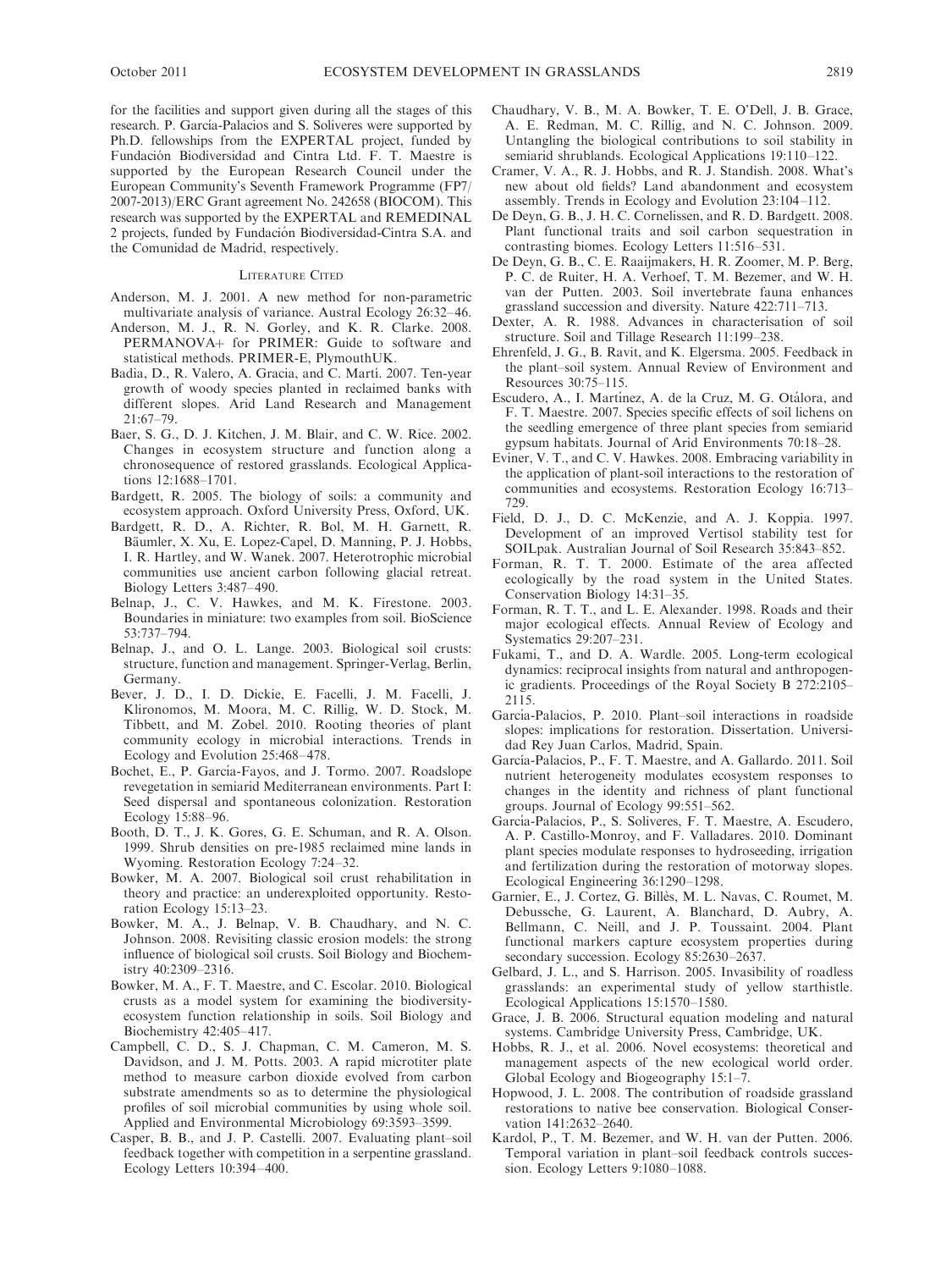- Kardol, P., N. J. Cornips, M. L. van Kempen, J. M. Bakx-Shotman, and W. H. van der Putten. 2007. Microbemediated plant–soil feedback causes historical contingency effects in plant community assembly. Ecological Monographs 77:147–162.
- Kardol, P., J. S. Newton, T. M. Bezemer, M. Maraun, and W. H. van der Putten. 2009. Contrasting diversity patterns of soil mites and nematodes in secondary succession. Acta Oecologica 35:603–609.
- Kardol, P., and D. A. Wardle. 2010. How understanding aboveground-belowground linkages can assist restoration ecology. Trends in Ecology and Evolution 25:670–679.
- Kulmatiski, A., K. H. Beard, J. R. Stevens, and S. M. Cobbold. 2008. Plant–soil feedbacks: a meta-analytical review. Ecology Letters 11:980–992.
- Lepš, J., and P. Šmilauer. 2003. Multivariate analysis of ecological data using CANOCO. Cambridge University Press, Cambridge, UK.
- Maestre, F. T., M. A. Bowker, C. Escolar, M. D. Puche, S. Soliveres, S. Mouro, P. García-Palacios, A. P. Castillo-Monroy, I. Martínez, and A. Escudero. 2010. Do biotic interactions modulate ecosystem functioning along abiotic stress gradients? Insights from semi-arid Mediterranean plant and biological soil crust communities. Philosophical Transactions of the Royal Society B 365:2057–2070.
- Maestre, F. T., A. Escudero, I. Martínez, C. Guerrero, and A. Rubio. 2005. Does spatial pattern matter to ecosystem functioning? Insights from biological soil crusts. Functional Ecology 19:566–573.
- Maestre, F. T., N. Martín, B. Díez, R. López-Poma, F. Santos, I. Luque, and J. Cortina. 2006. Watering, fertilization, and slurry inoculation promote recovery of biological crust function in degraded soils. Microbial Ecology 52:365–377.
- Maharning, A. R., A. S. S. Mills, and S. M. Adl. 2009. Soil community changes during secondary succession to naturalized grasslands. Applied Soil Ecology 41:137–147.
- Matesanz, S., F. Valladares, D. Tena, M. Costa-Tenorio, and D. Bote. 2006. Early dynamics of plant communities on revegetated motorway slopes from southern Spain: Is hydroseeding always needed? Restoration Ecology 14:297–307.
- McArdle, B. H., and M. J. Anderson. 2001. Fitting multivariate models to community data: a comment on distance-based redundancy analysis. Ecology 82:290–297.
- Mueller, E. N. 2007. Scaling approaches to the modeling of water, sediment and nutrient fluxes within semi-arid landscapes, Jornada Basin, New Mexico. Logos Verlag, Berlin, Germany.
- National Research Council. 2005. Assessing and managing the ecological impacts of paved roads. National Academy of Sciences, Washington, D.C., USA.
- Naveh, Z., and J. Dan. 1973. The human degradation of Mediterranean landscapes in Israel. Pages 373–390 in F. di Castri and H. A. Mooney, editors. Mediterranean-type ecosystems: origin and structure. Springer, Berlin, Germany.
- Nelson, D. W., and L. E. Sommers. 1982. Total carbon, organic carbon and organic matter. Pages 539–577 in A. L. Page, R. H. Miller, and D. R. Keeney, editors. Methods of soil analysis. Part 2. Chemical and microbiological properties. American Society of Agronomy, Madison, Wisconsin, USA.
- Novák, J., and K. Prach. 2003. Vegetation succession in basalt quarries: pattern on a landscape scale. Applied Vegetation Science 6:111–116.
- Oren, A., and Y. Steinberger. 2008. Catabolic profiles of soil fungal communities along a geographic climatic gradient in Israel. Soil Biology and Biochemistry 40:2578–2587.
- Pywell, R. F., J. M. Bullock, A. Hopkins, K. J. Walker, T. H. Sparks, M. J. W. Burke, and S. Peel. 2002. Restoration of species-rich grassland on arable land: assessing the limiting processes using a multi-site experiment. Journal of Applied Ecology 39:294–309.
- Rentch, J. S., R. H. Fortney, S. L. Stephenson, H. S. Adams, W. N. Grafton, and J. T. Anderson. 2005. Vegetation-site relationships of roadside plant communities in West Virginia, USA. Journal of Applied Ecology 42:129–138.
- Scurlock, J. M. O., and D. O. Hall. 1998. The global carbon sink: a grassland perspective. Global Change Biology 4:229– 233.
- Sedia, E. G., and J. G. Ehrenfeld. 2005. Differential effects of lichens, mosses and grasses on respiration and nitrogen mineralization in soils of the New Jersey Pinelands. Oecologia 144:137–147.
- SER. 2004. The SER international primer on ecological restoration. Society for Ecological Restoration International, Tucson, Arizona, USA. (http://www.ser.org/pdf/primer3. pdf)
- Smith, R. S., R. S. Shiel, R. D. Bardgett, D. Millward, P. Corkhill, G. Rolph, P. J. Hobbs, and S. Peacock. 2003. Soil microbial community, fertility, vegetation and diversity as targets in the restoration management of a meadow grassland. Journal of Applied Ecology 40:51–64.
- Spellerberg, I. F. 1998. Ecological effects of roads and traffic: a literature review. Global Ecology and Biogeography Letters 7:317–333.
- SPSS. 2009. AMOS 18.0.0. SPSS, Chicago, Illinois, USA.
- Van der Putten, W. H. 2003. Plant defense belowground and spatiotemporal processes in natural vegetation. Ecology 84:2269–2280.
- Van der Putten, W. H., et al. 2009. Empirical and theoretical challenges in aboveground–belowground ecology. Oecologia 161:1–14.
- Walker, L. R., J. Walker, and R. J. Hobbs. 2007. Linking restoration and ecological succession. Springer Science, New York, New York, USA.
- Walker, L. R., D. A. Wardle, R. D. Bardgett, and B. D. Clarkson. 2010. The use of chronosequences in studies of ecological succession and soil development. Journal of Ecology 98:725–736.
- Yeager, C. M., J. L. Kornosky, D. C. Housman, E. E. Grote, J. Belnap, and C. R. Kuske. 2004. Diazotrophic community structure and function in two successional stages of biological soil crusts from the Colorado Plateau and Chihuahuan Desert. Applied and Environmental Microbiology 70:973– 983.
- Zobel, M., M. Otsus, J. Liira, M. Moora, and T. Möls. 2000. Is small-scale species richness limited by seed availability or microsite availability? Ecology 81:3274–3282.

#### APPENDIX A

Main characteristics of the study sites (Ecological Archives A021-125-A1).

#### APPENDIX B

Examples of the roadside grasslands studied from the three different ages and the reference ecosystem in Madrid and Málaga (Ecological Archives A021-125-A2).